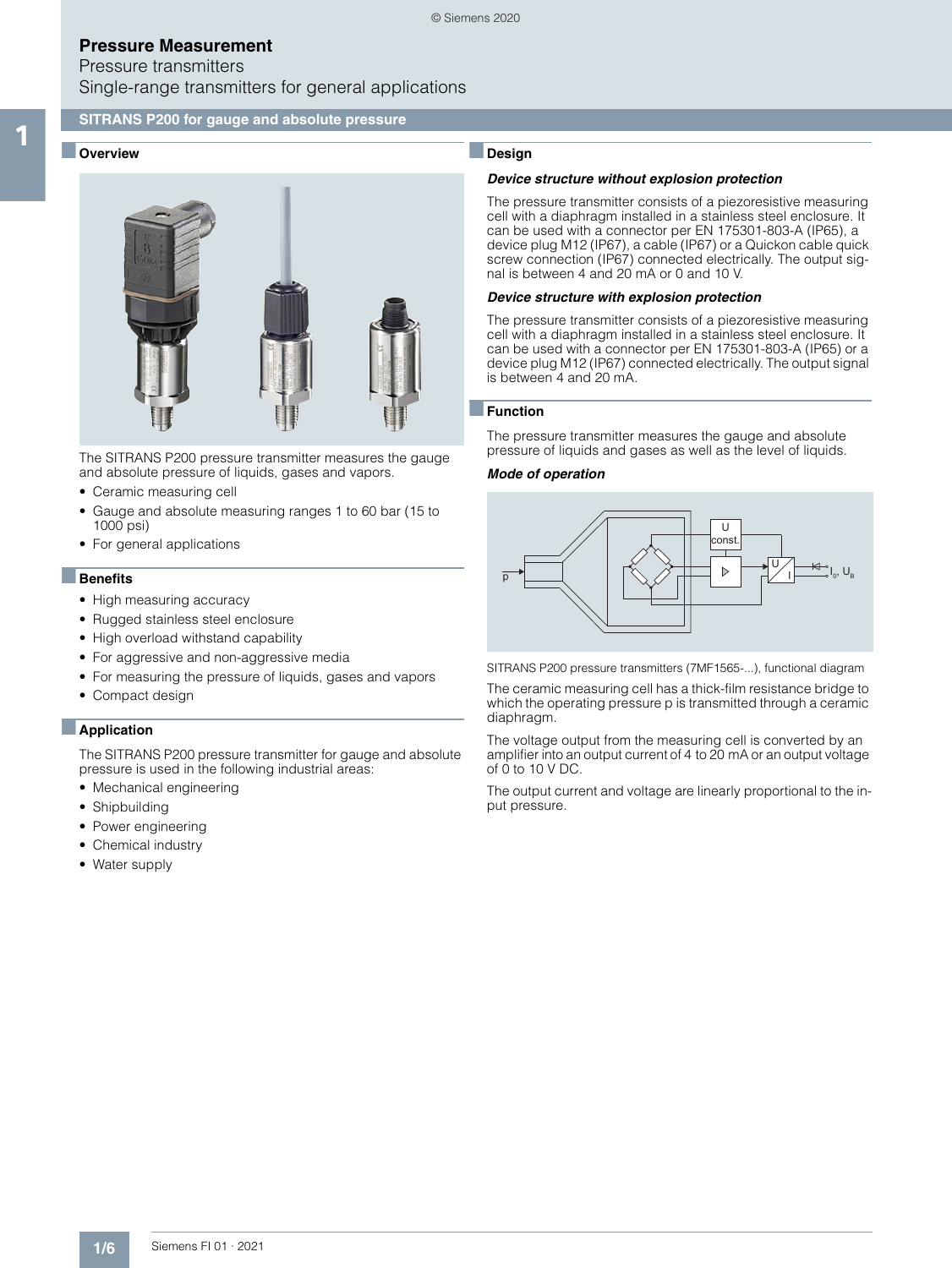Pressure transmitters

Single-range transmitters for general applications

**SITRANS P200 for gauge and absolute pressure**

| Liquids, gases and vapors                                                       |                                                                                                                                                                                                                                                                                                                                                                                                                                                            | • acc. IEC 61326-1/-2/-3<br>• acc. NAMUR NE21, only for<br>ATEX versions and with a max.<br>measuring deviation $\leq 1$ %                                                                                                                                                                                                                       |
|---------------------------------------------------------------------------------|------------------------------------------------------------------------------------------------------------------------------------------------------------------------------------------------------------------------------------------------------------------------------------------------------------------------------------------------------------------------------------------------------------------------------------------------------------|--------------------------------------------------------------------------------------------------------------------------------------------------------------------------------------------------------------------------------------------------------------------------------------------------------------------------------------------------|
|                                                                                 |                                                                                                                                                                                                                                                                                                                                                                                                                                                            |                                                                                                                                                                                                                                                                                                                                                  |
| Piezo-resistive measuring cell                                                  |                                                                                                                                                                                                                                                                                                                                                                                                                                                            | Approx. 0.090 kg (0.198 lb)                                                                                                                                                                                                                                                                                                                      |
|                                                                                 |                                                                                                                                                                                                                                                                                                                                                                                                                                                            | See dimension drawings                                                                                                                                                                                                                                                                                                                           |
|                                                                                 |                                                                                                                                                                                                                                                                                                                                                                                                                                                            | • Connector per                                                                                                                                                                                                                                                                                                                                  |
|                                                                                 |                                                                                                                                                                                                                                                                                                                                                                                                                                                            | EN 175301-803-A Form A with<br>cable inlet M16x1.5 or 1/2-14 NPT<br>or Pg 11                                                                                                                                                                                                                                                                     |
| 1  60 bar (15  870 psi)<br>15  1000 psi                                         |                                                                                                                                                                                                                                                                                                                                                                                                                                                            | • Device plug M12<br>• 2 or 3-wire (0.5 mm <sup>2</sup> ) cable                                                                                                                                                                                                                                                                                  |
|                                                                                 |                                                                                                                                                                                                                                                                                                                                                                                                                                                            | $(2 \pm 5.4$ mm)                                                                                                                                                                                                                                                                                                                                 |
| (10  232 psi apsi a)<br>10  300 psi a                                           |                                                                                                                                                                                                                                                                                                                                                                                                                                                            | · Quickon cable quick screw con-<br>nection                                                                                                                                                                                                                                                                                                      |
|                                                                                 | Wetted parts materials                                                                                                                                                                                                                                                                                                                                                                                                                                     |                                                                                                                                                                                                                                                                                                                                                  |
| 4  20 mA                                                                        | • Measuring cell                                                                                                                                                                                                                                                                                                                                                                                                                                           | $Al_2O_3 - 96%$                                                                                                                                                                                                                                                                                                                                  |
| $(U_R - 10 V)/0.02 A$                                                           | • Process connection                                                                                                                                                                                                                                                                                                                                                                                                                                       | Stainless steel, mat. No. 1.4404<br>(SST 316 L)                                                                                                                                                                                                                                                                                                  |
|                                                                                 | • Gasket                                                                                                                                                                                                                                                                                                                                                                                                                                                   | • FPM (Standard)                                                                                                                                                                                                                                                                                                                                 |
|                                                                                 |                                                                                                                                                                                                                                                                                                                                                                                                                                                            | • Neoprene                                                                                                                                                                                                                                                                                                                                       |
|                                                                                 |                                                                                                                                                                                                                                                                                                                                                                                                                                                            | • Perbunan                                                                                                                                                                                                                                                                                                                                       |
|                                                                                 |                                                                                                                                                                                                                                                                                                                                                                                                                                                            | $\bullet$ EPDM                                                                                                                                                                                                                                                                                                                                   |
|                                                                                 | Non-wetted parts materials                                                                                                                                                                                                                                                                                                                                                                                                                                 |                                                                                                                                                                                                                                                                                                                                                  |
|                                                                                 | • Enclosure                                                                                                                                                                                                                                                                                                                                                                                                                                                | Stainless steel, mat. No. 1.4404                                                                                                                                                                                                                                                                                                                 |
|                                                                                 |                                                                                                                                                                                                                                                                                                                                                                                                                                                            | (SST 316 L)                                                                                                                                                                                                                                                                                                                                      |
|                                                                                 | $\bullet$ Rack                                                                                                                                                                                                                                                                                                                                                                                                                                             | Plastic                                                                                                                                                                                                                                                                                                                                          |
|                                                                                 | • Cables                                                                                                                                                                                                                                                                                                                                                                                                                                                   | <b>PVC</b>                                                                                                                                                                                                                                                                                                                                       |
|                                                                                 | <b>Certificates and approvals</b>                                                                                                                                                                                                                                                                                                                                                                                                                          |                                                                                                                                                                                                                                                                                                                                                  |
| · Typical: 0.25 % of measuring<br>span<br>• Maximum: 0.5 % of measuring<br>span | Classification according to pressure<br>equipment directive<br>(PED 2014/68/EU)                                                                                                                                                                                                                                                                                                                                                                            | For gases of fluid group 1 and lig-<br>uids of fluid group 1; complies<br>with requirements of article 4,<br>paragraph 3 (sound engineering<br>practice)                                                                                                                                                                                         |
|                                                                                 | Lloyd's Register of Shipping (LR) <sup>1)</sup>                                                                                                                                                                                                                                                                                                                                                                                                            | 12/20010                                                                                                                                                                                                                                                                                                                                         |
|                                                                                 | Germanischer Lloyd (GL) <sup>1)</sup>                                                                                                                                                                                                                                                                                                                                                                                                                      | GL19740 11 HH00                                                                                                                                                                                                                                                                                                                                  |
| 0.25 % of measuring span/year                                                   | American Bureau of Shipping<br>$(ABS)^{1}$                                                                                                                                                                                                                                                                                                                                                                                                                 | ABS_11_HG 789392_PDA                                                                                                                                                                                                                                                                                                                             |
|                                                                                 | Bureau Veritas (BV) <sup>1)</sup>                                                                                                                                                                                                                                                                                                                                                                                                                          | BV 271007A0 BV                                                                                                                                                                                                                                                                                                                                   |
| 0.25 %/10 K of measuring span                                                   | Det Norske Veritas (DNV) <sup>1)</sup>                                                                                                                                                                                                                                                                                                                                                                                                                     | A 12553                                                                                                                                                                                                                                                                                                                                          |
|                                                                                 | Drinking water approval (ACS) <sup>1)</sup>                                                                                                                                                                                                                                                                                                                                                                                                                | ACS 15 ACC NY 360                                                                                                                                                                                                                                                                                                                                |
| $0.005 %$ /V                                                                    | EAC <sup>1</sup>                                                                                                                                                                                                                                                                                                                                                                                                                                           | Nº TC RU C-DE. F505.B.00732<br>ОС НАНИО «ЦСВЭ»                                                                                                                                                                                                                                                                                                   |
|                                                                                 |                                                                                                                                                                                                                                                                                                                                                                                                                                                            |                                                                                                                                                                                                                                                                                                                                                  |
|                                                                                 |                                                                                                                                                                                                                                                                                                                                                                                                                                                            | UL 20110217 - E34453                                                                                                                                                                                                                                                                                                                             |
| $-15+125$ °C (+5 +257 °F)                                                       |                                                                                                                                                                                                                                                                                                                                                                                                                                                            | <b>IEC UL DK 21845</b>                                                                                                                                                                                                                                                                                                                           |
| $-35+100$ °C $(-31+212$ °F)                                                     |                                                                                                                                                                                                                                                                                                                                                                                                                                                            |                                                                                                                                                                                                                                                                                                                                                  |
| $-20+100$ °C $(-4+212$ °F)                                                      |                                                                                                                                                                                                                                                                                                                                                                                                                                                            |                                                                                                                                                                                                                                                                                                                                                  |
| usable for drinking water                                                       | output)                                                                                                                                                                                                                                                                                                                                                                                                                                                    | Ex II 1/2 G Ex ia IIC T4 Ga/Gb<br>Ex II 1/2 D Ex ia IIIC T125 °C<br>Da/Db                                                                                                                                                                                                                                                                        |
|                                                                                 |                                                                                                                                                                                                                                                                                                                                                                                                                                                            | <b>SEV 10 ATEX 0146</b>                                                                                                                                                                                                                                                                                                                          |
|                                                                                 |                                                                                                                                                                                                                                                                                                                                                                                                                                                            | $U_i \le 30$ V DC; $I_i \le 100$ mA;                                                                                                                                                                                                                                                                                                             |
| EN 175301-803-A                                                                 | safe resistive circuits with maxi-<br>mum values:                                                                                                                                                                                                                                                                                                                                                                                                          | $P_i \leq 0.75$ W                                                                                                                                                                                                                                                                                                                                |
| • IP 67 with cable                                                              | Effective internal inductance and<br>capacity for versions with plugs per                                                                                                                                                                                                                                                                                                                                                                                  | $L_i = 0$ nH; $C_i = 0$ nF                                                                                                                                                                                                                                                                                                                       |
|                                                                                 | (ceramic diaphragm)<br>Gauge and absolute pressure<br>0.6  16 bar a<br>DC 7  33 V (10  30 V for Ex)<br>$010$ V DC<br>$> 10 k\Omega$<br>12  33 V DC<br>$<$ 7 mA at 10 k $\Omega$<br>090%<br>$\geq 10 \text{ k}\Omega$<br>5 V DC ± 10 %<br>$<$ 7 mA at 10 k $\Omega$<br>Linear rising<br>< 5 ms<br>$-40$ +125 °C (-40  +257 °F),<br>$-25+85$ °C ( $-13+185$ °F)<br>-50  +100 °C (-58  +212 °F)<br>• IP 65 with connector per<br>• IP 67 with device plug M12 | Electromagnetic compatibility<br>Design<br>Weight<br>Process connections<br>Electrical connections<br>Underwriters Laboratories (UL) <sup>1)</sup><br>• for USA and Canada<br>• worldwide<br><b>Explosion protection</b><br>Intrinsic safety "i" (only with current<br>EC type-examination certificate<br>Connection to certified intrinsically- |

1) For variants with output signal  $0 \ldots 5$  V and ratiometric output available soon.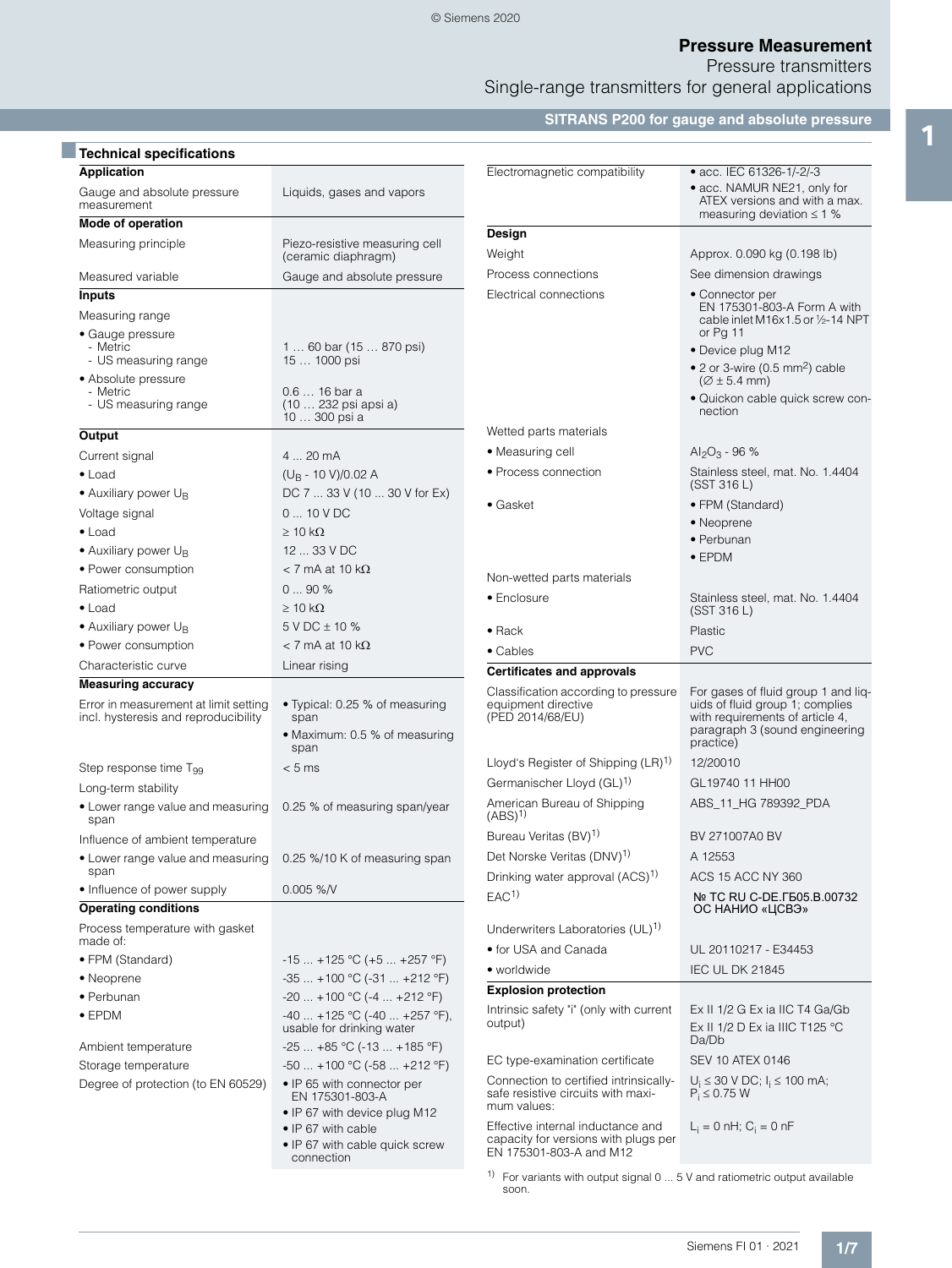### © Siemens 2020

## **Pressure Measurement**

## Pressure transmitters

Single-range transmitters for general applications

## **SITRANS P200 for gauge and absolute pressure**

|                        | Selection and ordering data                                                                                  |                       |                        |                    |                          |                       |                                 | Article No.                            | Order code |                  |
|------------------------|--------------------------------------------------------------------------------------------------------------|-----------------------|------------------------|--------------------|--------------------------|-----------------------|---------------------------------|----------------------------------------|------------|------------------|
|                        | SITRANS P 200 pressure transmitters for pressure and absolute pressure for general applications $\Box$       |                       |                        |                    |                          |                       |                                 | 7MF1565 - <b>- - - - - - - - - - -</b> |            | <b>FRE</b>       |
|                        | Characteristic curve deviation typ. 0.25 %                                                                   |                       |                        |                    |                          |                       |                                 |                                        |            |                  |
|                        | Wetted parts materials: Ceramic and stainless steel + sealing material                                       |                       |                        |                    |                          |                       |                                 |                                        |            |                  |
|                        | Non-wetted parts materials: stainless steel                                                                  |                       |                        |                    |                          |                       |                                 |                                        |            |                  |
|                        | $\overline{\mathcal{A}}$ Click on the Article No. for the online configuration in the PIA Life Cycle Portal. |                       |                        |                    |                          |                       |                                 |                                        |            |                  |
| <b>Measuring range</b> |                                                                                                              | <b>Overload limit</b> |                        |                    |                          | <b>Burst pressure</b> |                                 |                                        |            |                  |
|                        |                                                                                                              | Min.                  |                        | Max.               |                          |                       |                                 |                                        |            |                  |
| For gauge pressure     |                                                                                                              |                       |                        |                    |                          |                       |                                 |                                        |            |                  |
| $01$ bar               | $(0 14.5 \text{psi})$                                                                                        | -1 bar                | $(-14.5 \,\text{psi})$ | 2.5 <sub>bar</sub> | $(36.26 \,\text{psi})$   | $> 2.5$ bar           | $( > 36.3 \,\text{psi})$        | $3B$ A                                 |            |                  |
| 0  1.6 bar             | $(023.2 \text{ psi})$                                                                                        | -1 bar                | $(-14.5 \,\text{psi})$ | 4 bar              | $(58.02 \text{ psi})$    | $> 4$ bar             | $(> 58.0 \,\text{psi})$         | $3B$ B                                 |            |                  |
| 0  2.5 bar             | $(036.3 \text{ psi})$                                                                                        | -1 bar                | $(-14.5 \,\text{psi})$ |                    | 6.25 bar (90.65 psi)     | $>6.25$ bar           | $(> 90.7 \,\text{psi})$         | 3 <sub>B</sub>                         |            |                  |
| $04$ bar               | $(058.0 \text{ psi})$                                                                                        | -1 bar                | $(-14.5 \,\text{psi})$ | 10 bar             | (145 psi)                | $> 10$ bar            | $($ > 145 psi)                  | 3BE                                    |            |                  |
| $06$ bar               | $(087.0 \text{ psi})$                                                                                        | -1 bar                | $(-14.5 \,\text{psi})$ | 15 bar             | (217 psi)                | $> 15$ bar            | (> 217 psi)                     | 3BG                                    |            |                  |
| 0  10 bar              | $(0 145 \text{ psi})$                                                                                        | -1 bar                | $(-14.5 \,\text{psi})$ | 25 bar             | $(362 \text{ psi})$      | $> 25$ bar            | $( > 362 \,\text{psi})$         | $3C$ A                                 |            |                  |
| 0  16 bar              | (0  232 psi)                                                                                                 | -1 bar                | $(-14.5 \,\text{psi})$ | 40 bar             | (580 psi)                | $>40$ bar             | $($ > 580 psi)                  | $3C$ B                                 |            |                  |
| 0  25 bar              | $(0363 \text{ psi})$                                                                                         | -1 bar                | $(-14.5 \,\text{psi})$ |                    | 62.5 bar (906 psi)       | $>62.5$ bar           | $( > 906 \,\text{psi})$         | 3 <sub>C</sub>                         |            |                  |
| 0  40 bar              | $(0580 \text{ psi})$                                                                                         | -1 bar                | $(-14.5 \,\text{psi})$ | 100 bar            | (1450 psi)               | $> 100$ bar           | (> 1450 psi)                    | $3C$ E                                 |            |                  |
| $060$ bar              | $(0870 \text{ psi})$                                                                                         | -1 bar                | $(-14.5 \,\text{psi})$ | 150 bar            | (2175 psi)               | $>150$ bar            | (> 2175 psi)                    | 3 <sub>C</sub>                         |            |                  |
|                        | Other version, add Order code and plain text: Measuring range:  up to bar (psi)                              |                       |                        |                    |                          |                       |                                 | 9 A A                                  |            | H1Y              |
| For absolute pressure  |                                                                                                              |                       |                        |                    |                          |                       |                                 |                                        |            |                  |
| $00.6$ bar a           | $(08.7 \text{ psi a})$                                                                                       | 0 bar a               | $(0 \text{ psi } a)$   |                    | 2.5 bar a (36.26 psi a)  |                       | $> 2.5$ bar a $(> 36.3$ psi a)  | $5A$ G                                 |            |                  |
| $0$ 1 bar a            | $(0 14.5 \text{psi a})$                                                                                      | 0 bar a               | $(0 \text{ psi } a)$   |                    | 2.5 bar a (36.26 psi a)  |                       | $> 2.5$ bar a $(> 36.3$ psi a)  | $5B$ A                                 |            |                  |
| 0  1.6 bar a           | $(023.2 \text{ psi a})$                                                                                      | 0 bar a               | $(0 \text{ psi } a)$   |                    | 4 bar a (58.02 psi a)    | $> 4$ bar a           | $($ > 58.0 psi a)               | $5B$ B                                 |            |                  |
| 0  2.5 bar a           | $(036.3 \text{ psi a})$                                                                                      | 0 bar a               | $(0 \text{ psi } a)$   |                    | 6.25 bar a (90.65 psi a) |                       | $> 6.25$ bar a $(> 90.7$ psi a) | 5 <b>BD</b>                            |            |                  |
| $04$ bar a             | $(058.0 \text{ psi a})$                                                                                      | 0 bar a               | $(0 \text{ psi } a)$   |                    | 10 bar a (145 psi a)     | $> 10$ bar a          | (> 145 psi a)                   | 5BE                                    |            |                  |
| $06$ bar a             | $(087.0 \text{ psi a})$                                                                                      | 0 bar a               | $(0 \text{ psi } a)$   |                    | 15 bar a (217 psi a)     | $> 15$ bar a          | (> 217 psi a)                   | 5BG                                    |            |                  |
| 0  10 bar a            | $(0 145 \text{ psi})$                                                                                        | 0 bar a               | $(0 \text{ psi } a)$   |                    | 25 bar a (362 psi a)     | $>25$ bar a           | (> 362 psi a)                   | $5C$ A                                 |            |                  |
| 0  16 bar a            | $(0 232 \text{ psi})$                                                                                        | 0 bar a               | $(0 \text{ psi } a)$   |                    | 40 bar a (580 psi a)     | $>40$ bar a           | (> 580 psi a)                   | $5C$ B                                 |            |                  |
|                        | Other version, add Order code and plain text: Measuring range:  up to  mbar a (psi a)                        |                       |                        |                    |                          |                       |                                 | 9A                                     |            | H2Y              |
|                        | Measuring ranges for gauge pressure                                                                          |                       |                        |                    |                          |                       |                                 |                                        |            |                  |
|                        | 0  15 psi                                                                                                    |                       | $-14.5$ psi            |                    | 35 psi                   |                       | $> 35$ psi                      | $4$ B <sub>B</sub>                     |            |                  |
|                        | 3  15 psi                                                                                                    |                       | $-14.5$ psi            |                    | 35 psi                   |                       | $> 35$ psi                      | $4B$ <sub>C</sub>                      |            |                  |
|                        | 0  20 psi                                                                                                    |                       | $-14.5$ psi            |                    | 50 psi                   |                       | $> 50$ psi                      | $4$ BD                                 |            |                  |
|                        | 0  30 psi                                                                                                    |                       | $-14.5$ psi            |                    | 80 psi                   |                       | > 80 psi                        | 4BE                                    |            |                  |
|                        | 0  60 psi                                                                                                    |                       | $-14.5$ psi            |                    | 140 psi                  |                       | > 140 psi                       | $4B$ F                                 |            |                  |
|                        | 0  100 psi                                                                                                   |                       | $-14.5$ psi            |                    | 200 psi                  |                       | > 200 psi                       | 4BG                                    |            |                  |
|                        | 0  150 psi                                                                                                   |                       | $-14.5$ psi            |                    | 350 psi                  |                       | > 350 psi                       | 4 <sub>CA</sub>                        |            |                  |
|                        | 0  200 psi                                                                                                   |                       | $-14.5$ psi            |                    | 550 psi                  |                       | > 550 psi                       | 4CB                                    |            |                  |
|                        | 0  300 psi                                                                                                   |                       | $-14.5$ psi            |                    | 800 psi                  |                       | > 800 psi                       | 4 <sub>CD</sub>                        |            |                  |
|                        | 0  500 psi                                                                                                   |                       | $-14.5$ psi            |                    | 1400 psi                 |                       | > 1400 psi                      | 4 <sub>CE</sub>                        |            |                  |
|                        | 0  750 psi                                                                                                   |                       | $-14.5$ psi            |                    | 2000 psi                 |                       | > 2000 psi                      | 4 <sub>CF</sub>                        |            |                  |
|                        | $01000$ psi                                                                                                  |                       | -14.5 psi              |                    | 2000 psi                 |                       | > 2000 psi                      | 4 C G                                  |            |                  |
|                        | Other version, add Order code and plain text: Measuring range:  up to  psi                                   |                       |                        |                    |                          |                       |                                 | 9 A A                                  |            | H <sub>1</sub> Y |
|                        | Measuring ranges for absolute pressure                                                                       |                       |                        |                    |                          |                       |                                 |                                        |            |                  |
|                        | 0  10 psi a                                                                                                  |                       | 0 psi a                |                    | 35 psi a                 |                       | > 35 psi a                      | 6AG                                    |            |                  |
|                        | 0  15 psi a                                                                                                  |                       | 0 psi a                |                    | 35 psi a                 |                       | > 35 psi a                      | 6BA                                    |            |                  |
|                        | 0  20 psi a                                                                                                  |                       | 0 psi a                |                    | 50 psi a                 |                       | > 50 psi a                      | $6$ B <sub>B</sub>                     |            |                  |
|                        | 0  30 psi a<br>0  60 psi a                                                                                   |                       | 0 psi a<br>0 psi a     |                    | 80 psi a<br>140 psi a    |                       | > 80 psi a<br>> 140 psi a       | 6BD<br>6BE                             |            |                  |
|                        |                                                                                                              |                       |                        |                    |                          |                       |                                 |                                        |            |                  |
|                        | 0  100 psi a                                                                                                 |                       | 0 psi a                |                    | 200 psi a                |                       | > 200 psi a                     | 6BG                                    |            |                  |
|                        | 0  150 psi a                                                                                                 |                       | 0 psi a                |                    | 350 psi a                |                       | > 350 psi a                     | 6 <sub>CA</sub>                        |            |                  |
|                        | 0  200 psi a<br>0  300 psi a                                                                                 |                       | 0 psi a<br>0 psi a     |                    | 550 psi a<br>800 psi a   |                       | > 550 psi a<br>> 800 psi a      | $6C$ B<br>6 <sub>C</sub>               |            |                  |
|                        |                                                                                                              |                       |                        |                    |                          |                       |                                 |                                        |            |                  |
|                        | Other version, add Order code and plain text: Measuring range:  up to  psi a                                 |                       |                        |                    |                          |                       |                                 | 9A                                     |            | H2Y              |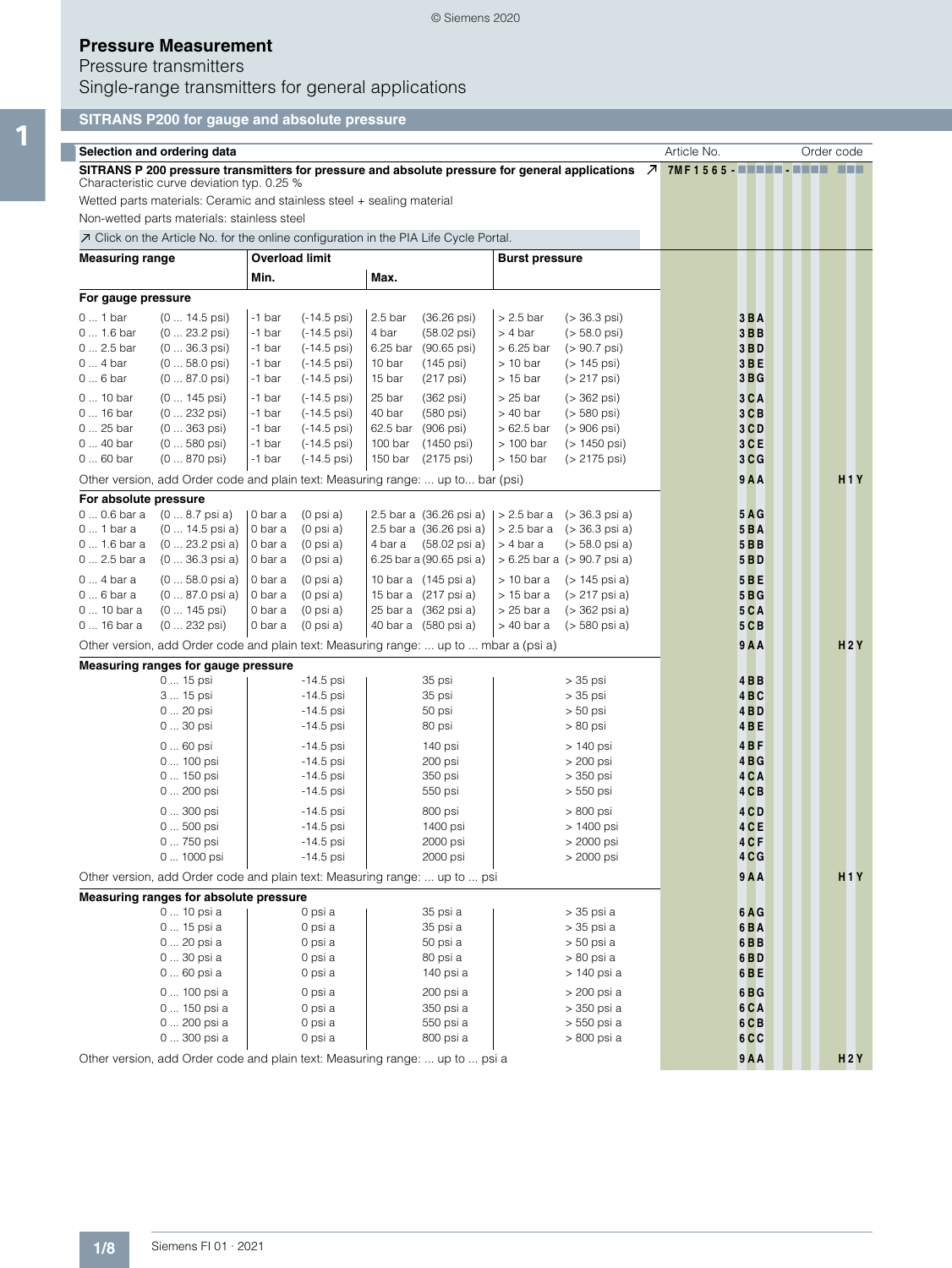Pressure transmitters

Single-range transmitters for general applications

|                                                                                                                                                                                                                                                                                                                                                                                                                                                                                        | <b>SITRANS P200 for gauge and absolute pressure</b> |                                                                                |              |
|----------------------------------------------------------------------------------------------------------------------------------------------------------------------------------------------------------------------------------------------------------------------------------------------------------------------------------------------------------------------------------------------------------------------------------------------------------------------------------------|-----------------------------------------------------|--------------------------------------------------------------------------------|--------------|
| Selection and ordering data                                                                                                                                                                                                                                                                                                                                                                                                                                                            | Article No.                                         |                                                                                | Order code   |
| SITRANS P 200 pressure transmitters for pressure and absolute pressure for general applications<br>Accuracy typ. 0.25 %                                                                                                                                                                                                                                                                                                                                                                |                                                     |                                                                                |              |
| Wetted parts materials: Ceramic and stainless steel + sealing material                                                                                                                                                                                                                                                                                                                                                                                                                 |                                                     |                                                                                |              |
| Non-wetted parts materials: stainless steel                                                                                                                                                                                                                                                                                                                                                                                                                                            |                                                     |                                                                                |              |
| Output signal                                                                                                                                                                                                                                                                                                                                                                                                                                                                          |                                                     |                                                                                |              |
| 4  20 mA; two-wire system; power supply 7  33 V DC (10  30 V DC for ATEX versions)<br>0  10 V; three-wire system; power supply 12  33 V DC<br>0  5 V; 3-wire system; auxiliary power 7  33 V DC<br>Ratiometric 10  90 %; 3-wire system; auxiliary power 5 V DC ± 10 %                                                                                                                                                                                                                  | $\bf{0}$<br>10<br>20<br>30                          |                                                                                |              |
| Explosion protection (only 4  20 mA)                                                                                                                                                                                                                                                                                                                                                                                                                                                   |                                                     |                                                                                |              |
| None                                                                                                                                                                                                                                                                                                                                                                                                                                                                                   | 0                                                   |                                                                                |              |
| With explosion protection Ex ia IIC T4                                                                                                                                                                                                                                                                                                                                                                                                                                                 | 1                                                   |                                                                                |              |
| <b>Electrical connection</b>                                                                                                                                                                                                                                                                                                                                                                                                                                                           |                                                     |                                                                                |              |
| Connector per DIN EN 175301-803-A, stuffing box thread M16 (with coupling)<br>Device plug M12 per IEC 61076-2-101<br>Connection via fixed mounted cable, 2 m (not for type of protection "Intrinsic safety i")<br>Quickon cable quick screw connection PG9 (not for type of protection "Intrinsic safety i")<br>Connector per DIN EN 175301-803-A, stuffing box thread 1/2"-14 NPT (with coupling)<br>Connector per DIN EN 175301-803-A, stuffing box thread PG11 (with cou-<br>pling) | 0<br>0                                              | 1<br>$\overline{2}$<br>3<br>4<br>5<br>6                                        |              |
| Fixed mounted cable, length 5 m<br>Special version                                                                                                                                                                                                                                                                                                                                                                                                                                     | 0                                                   | $\overline{7}$<br>9                                                            |              |
| <b>Process connection</b>                                                                                                                                                                                                                                                                                                                                                                                                                                                              |                                                     |                                                                                | <b>N1Y</b>   |
| G1/2" male per EN 837-1 (1/2" BSP male) (standard for metric pressure ranges mbar, bar)<br>G1/2" male thread and G1/8" female thread<br>G1/4" male per EN 837-1 (1/4" BSP male)<br>7/16"-20 UNF male<br>1/4"-18 NPT male (standard for pressure ranges in H <sub>2</sub> O and psi)<br>1/ <sub>4</sub> "-18 NPT female<br>$1/2" - 14$ NPT male<br>1/ <sub>2</sub> "-14 NPT female<br>7/16"-20 UNF female<br>M20x1.5 male<br>G1/4" to DIN 3852 Form E<br>G1/2" to DIN 3852 Form E       |                                                     | A<br>B<br>C<br>D<br>E<br>F<br>G<br>H<br>J<br>P<br>Q<br>$\overline{\mathsf{R}}$ |              |
| Special version                                                                                                                                                                                                                                                                                                                                                                                                                                                                        |                                                     | z                                                                              | P1Y          |
| Sealing material between sensor and enclosure                                                                                                                                                                                                                                                                                                                                                                                                                                          |                                                     |                                                                                |              |
| Viton (FPM, standard)<br>Neoprene (CR)<br>Perbunan (NBR)<br><b>EPDM</b><br>Special version                                                                                                                                                                                                                                                                                                                                                                                             |                                                     | A<br>В<br>C<br>D<br>$\mathsf{z}$                                               | Q1Y          |
| <b>Version</b>                                                                                                                                                                                                                                                                                                                                                                                                                                                                         |                                                     |                                                                                |              |
| Standard version                                                                                                                                                                                                                                                                                                                                                                                                                                                                       |                                                     |                                                                                | $\mathbf{1}$ |
| <b>Further designs</b>                                                                                                                                                                                                                                                                                                                                                                                                                                                                 |                                                     |                                                                                |              |
| Supplement the Article No. with "-Z" and add Order code.                                                                                                                                                                                                                                                                                                                                                                                                                               |                                                     |                                                                                |              |
| Quality test certificate, 5-point factory calibration (IEC 60770-2)                                                                                                                                                                                                                                                                                                                                                                                                                    | C <sub>11</sub>                                     |                                                                                |              |
| Oxygen version, free of oil and degreased, max. operating pressure 60 bar, max. temperature of medium<br>+85 °C (only in conjunction with the sealing material Viton between sensor and enclosure and not with<br>explosion protection version)                                                                                                                                                                                                                                        | E <sub>10</sub>                                     |                                                                                |              |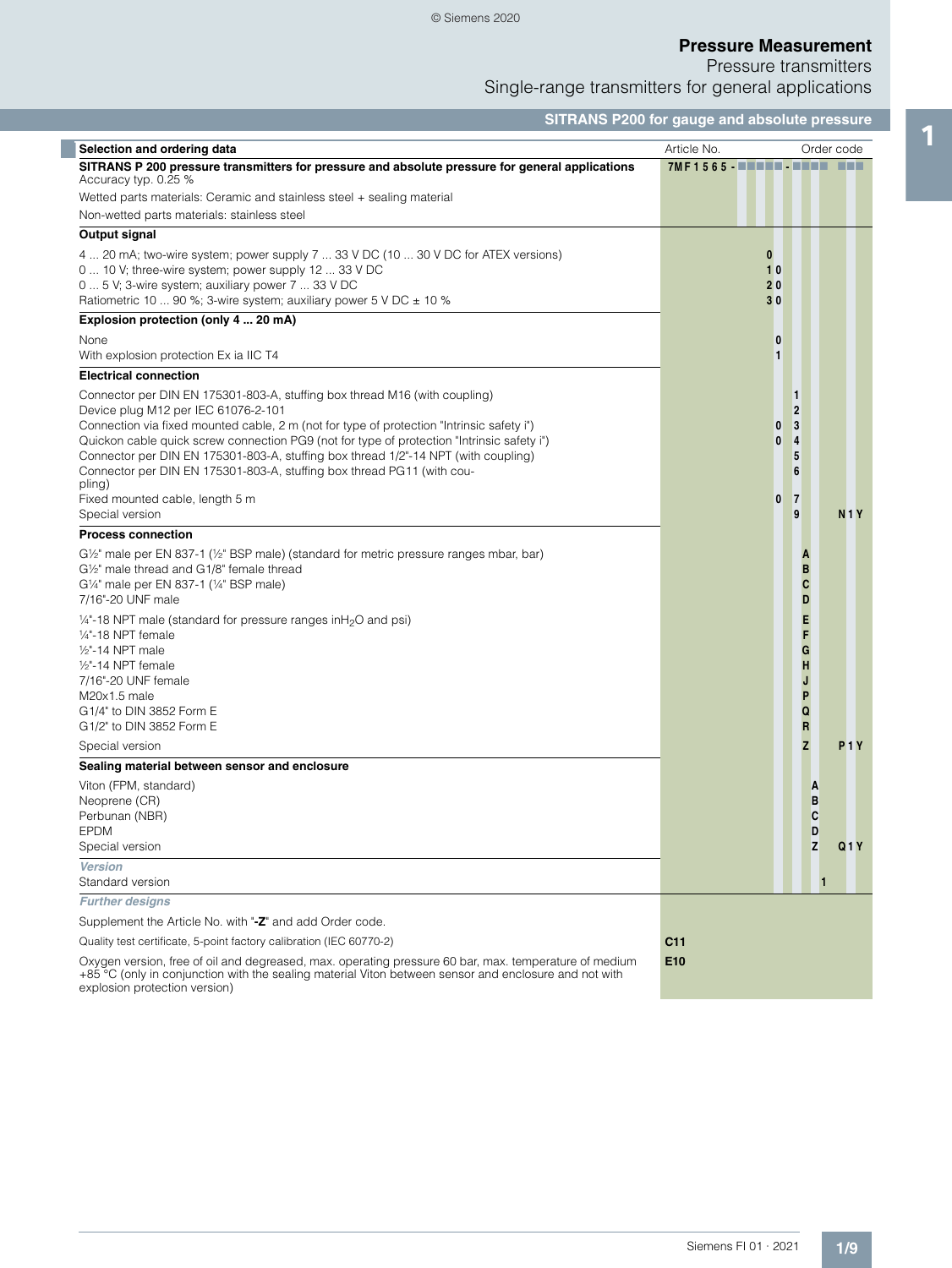## Pressure transmitters Single-range transmitters for general applications

### **SITRANS P200 for gauge and absolute pressure**

## 1 ■**Dimensional drawings**



SITRANS P200, electrical connections, dimensions in mm (inch)

Gasket with flat sealing ring as on process connection\*



Gasket with sealing ring on flange below hexagon\*



**K** max. 30 Nm

Gasket with sealing tape in threading\*



SITRANS P200, process connections, dimensions in mm (inch)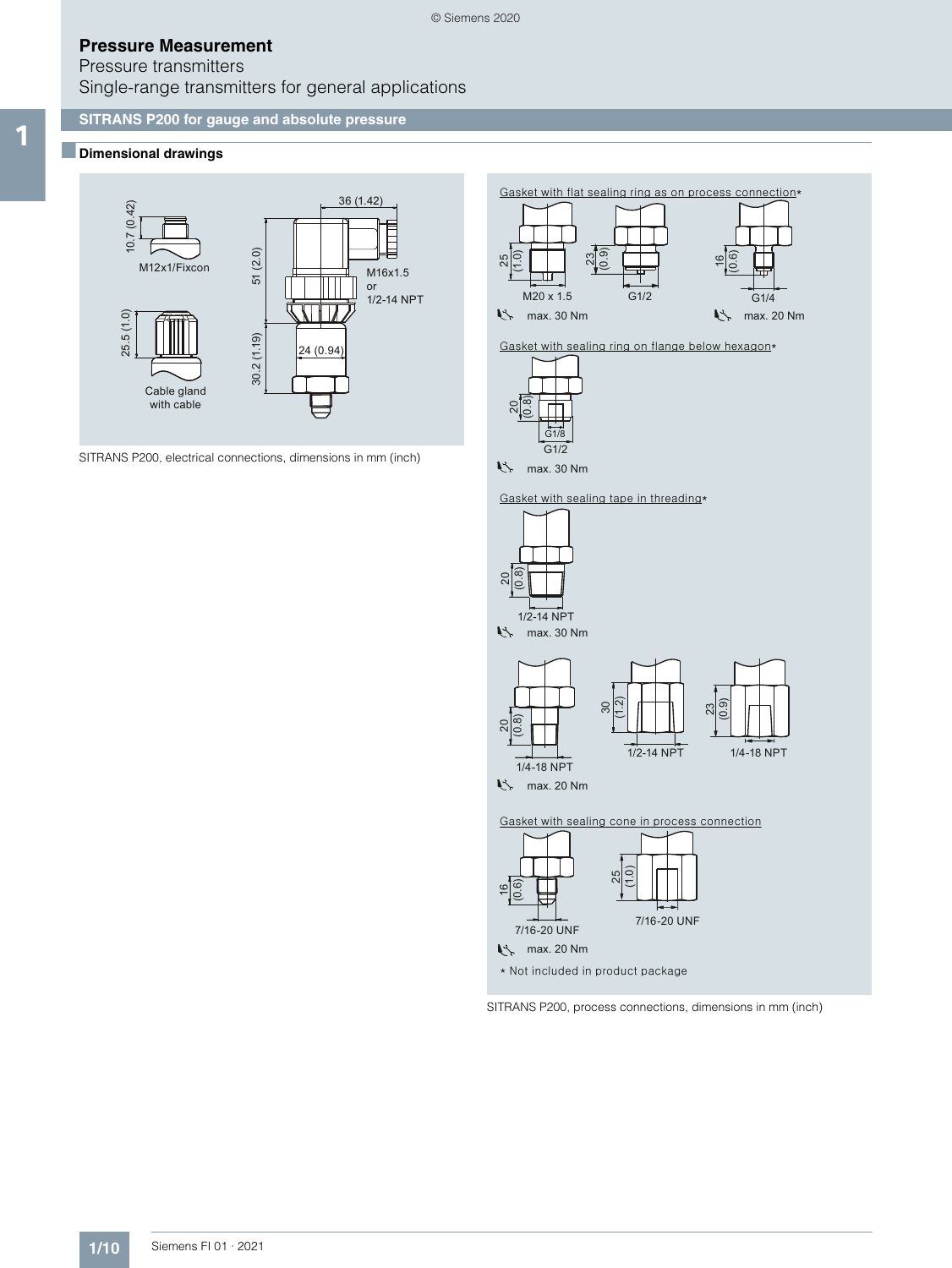Pressure transmitters

Single-range transmitters for general applications

**SITRANS P200 for gauge and absolute pressure Exploration Schematics**<br> **Exploration Schematics**<br> **Exploration Schematics** 



Connection with current output and connector per EN 175301



Connection with current output and device plug M12x1



Connection with current output and cable



Connection with current output and Quickon cable quick screw connection

#### *Version with explosion protection: 4 ... 20 mA*

The grounding connection is conductively bonded to the transmitter enclosure



Connection with current output and connector per EN 175301 (Ex) Connection with current output and device plug M12x1 (Ex)



Connection with voltage output, ratiometric output and plug according to EN 175301



Connection with voltage output, ratiometric output and device plug M12x1



Connection with voltage output, ratiometric output and cable



Connection with voltage output, ratiometric output and Quickon fast cable termination

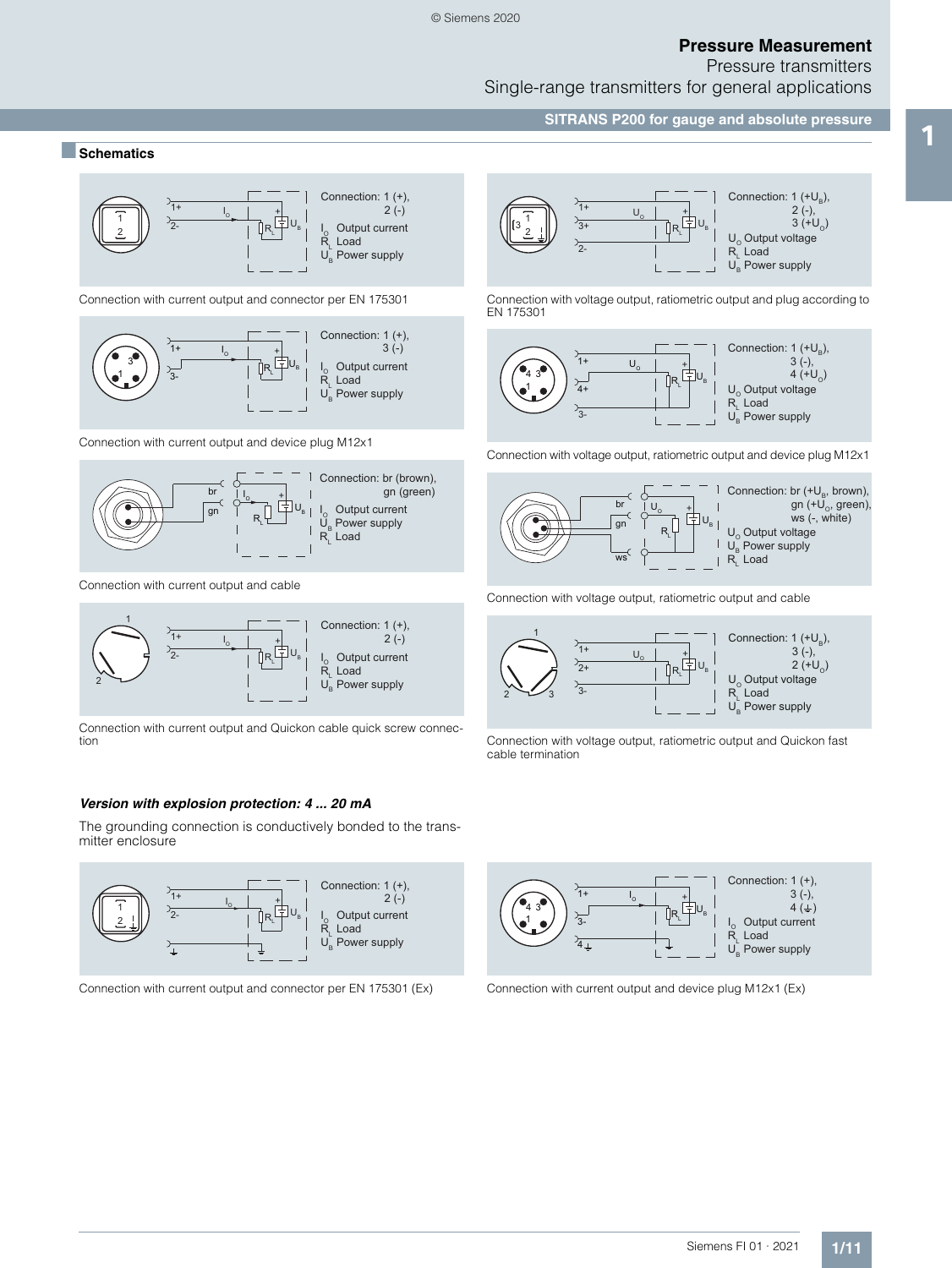## Pressure transmitters Single-range transmitters for general applications

### **SITRANS P210 for gauge pressure**

#### Overview



The pressure transmitter SITRANS P210 measures the gauge pressure of liquids, gases and vapors.

- Stainless steal measuring cell
- Measuring ranges 100 to 600 mbar (1.45 to 8.7 psi) relative
- For low-pressure applications

#### ■**Benefits**

- High measuring accuracy
- Rugged stainless steel enclosure
- High overload withstand capability
- For aggressive and non-aggressive media
- For measuring the pressure of liquids, gases and vapors
- Compact design

#### ■**Application**

The pressure transmitter SITRANS P210 for gauge pressure is used in the following industrial areas:

- Mechanical engineering
- Shipbuilding
- Power engineering
- Chemical industry
- Water supply

## ■**Design**

#### *Device structure without explosion protection*

The pressure transmitter consists of a piezoresistive measuring cell with a diaphragm installed in a stainless steel enclosure. It can be used with a connector per EN 175301-803-A (IP65), a device plug M12 (IP67), a cable (IP67) or a Quickon cable quick screw connection (IP67) connected electrically. The output signal is between 4 and 20 mA or 0 and 10 V.

#### *Device structure with explosion protection*

The pressure transmitter consists of a piezoresistive measuring cell with a diaphragm installed in a stainless steel enclosure. It can be used with a connector per EN 175301-803-A (IP65) or a device plug M12 (IP67) connected electrically. The output signal is between 4 and 20 mA.

#### ■**Function**

The pressure transmitter measures the gauge pressure of liquids and gases as well as the level of liquids.

#### *Mode of operation*



SITRANS P210 pressure transmitters (7MF1566-...), functional diagram

The stainless steel measuring cell has a thin-film resistance bridge to which the operating pressure p is transmitted through a stainless steel diaphragm.

The voltage output from the measuring cell is converted by an amplifier into an output current of 4 to 20 mA or an output voltage of 0 to 10 V DC.

The output current and voltage are linearly proportional to the input pressure.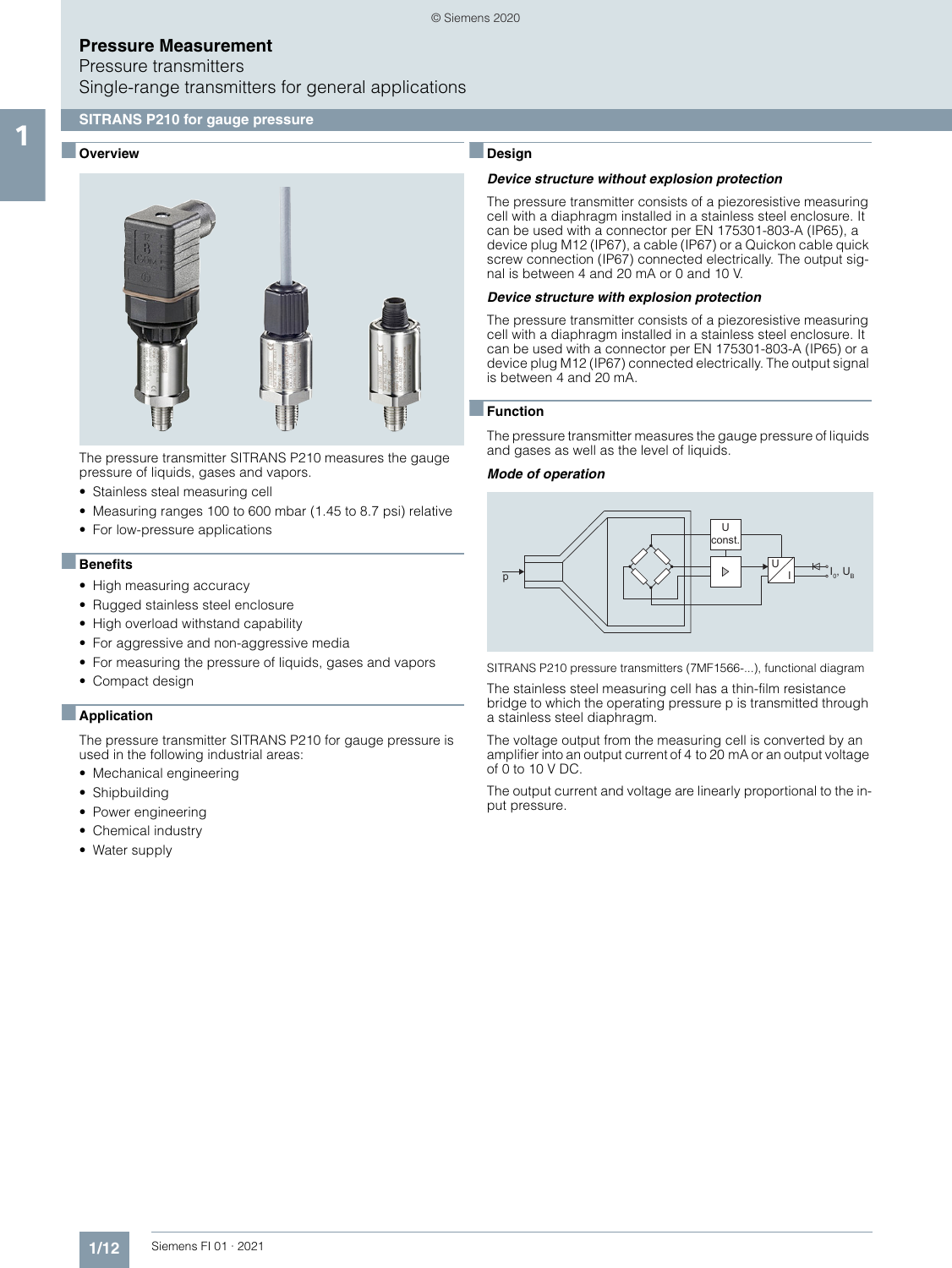Pressure transmitters

Single-range transmitters for general applications

**SITRANS P210 for gauge pressure**

| <b>Technical specifications</b>                                               |                                                                                                                            |                                                                                                        |                                                                                     |
|-------------------------------------------------------------------------------|----------------------------------------------------------------------------------------------------------------------------|--------------------------------------------------------------------------------------------------------|-------------------------------------------------------------------------------------|
| <b>Application</b>                                                            |                                                                                                                            | Design                                                                                                 |                                                                                     |
| Gauge measurement                                                             | Liquids, gases and vapors                                                                                                  | Weight                                                                                                 | Approx. 0.090 kg (0.198 lb)                                                         |
| Mode of operation                                                             |                                                                                                                            | Process connections                                                                                    | See dimension drawings                                                              |
| Measuring principle                                                           | Piezoresistive measuring cell<br>(stainless steel diaphragm)                                                               | Electrical connections                                                                                 | • Connector per<br>EN 175301-803-A Form A with<br>cable inlet M16x1.5 or 1/2-14 NPT |
| Measured variable                                                             | Gauge pressure                                                                                                             |                                                                                                        | or $Pg$ 11                                                                          |
| <b>Inputs</b>                                                                 |                                                                                                                            |                                                                                                        | • Device plug M12                                                                   |
| Measuring range                                                               |                                                                                                                            |                                                                                                        | • 2 or 3-wire (0.5 mm <sup>2</sup> ) cable<br>$(Ø \pm 5.4$ mm)                      |
| • Gauge pressure                                                              | 100  600 mbar<br>$(1.5 8.7 \,\text{psi})$                                                                                  |                                                                                                        | · Quickon cable quick screw con-<br>nection                                         |
| Output                                                                        |                                                                                                                            | Wetted parts materials                                                                                 |                                                                                     |
| Current signal                                                                | 4  20 mA                                                                                                                   | • Measuring cell                                                                                       | Stainless steel, mat.-No. 1.4435                                                    |
| $\bullet$ Load                                                                | $(U_R - 10 V)/0.02 A$                                                                                                      |                                                                                                        |                                                                                     |
| $\bullet$ Auxiliary power U <sub>B</sub>                                      | DC 7  33 V (10  30 V for Ex)                                                                                               | • Process connection                                                                                   | Stainless steel, mat. No. 1.4404<br>(SST 316 L)                                     |
| Voltage signal                                                                | $010$ V DC                                                                                                                 | • Gasket                                                                                               | • FPM (Standard)                                                                    |
| $\bullet$ Load                                                                | $\geq 10 \text{ k}\Omega$                                                                                                  |                                                                                                        | • Neoprene                                                                          |
| • Auxiliary power U <sub>B</sub>                                              | 12  33 V DC                                                                                                                |                                                                                                        | • Perbunan                                                                          |
| • Power consumption                                                           | $<$ 7 mA at 10 k $\Omega$                                                                                                  |                                                                                                        | $\bullet$ EPDM                                                                      |
| Ratiometric output                                                            | 090%                                                                                                                       | Non-wetted parts materials                                                                             |                                                                                     |
| $\bullet$ Load                                                                | $\geq 10$ k $\Omega$                                                                                                       | • Enclosure                                                                                            | Stainless steel, mat. No. 1.4404                                                    |
| $\bullet$ Auxiliary power U <sub>B</sub>                                      | 5 V DC ± 10 %                                                                                                              |                                                                                                        | (SST 316 L)                                                                         |
| • Power consumption                                                           | $<$ 7 mA at 10 k $\Omega$                                                                                                  | $\bullet$ Rack                                                                                         | Plastic                                                                             |
| Characteristic curve                                                          | Linear rising                                                                                                              | • cables                                                                                               | <b>PVC</b>                                                                          |
| <b>Measuring accuracy</b>                                                     |                                                                                                                            | <b>Certificates and approvals</b>                                                                      |                                                                                     |
| Error in measurement at limit setting<br>incl. hysteresis and reproducibility | • Typical: 0.25 % of measuring<br>span                                                                                     | Classification according to pressure<br>equipment directive                                            | For gases of fluid group 1 and liq-<br>uids of fluid group 1;                       |
|                                                                               | • Maximum: 0.5 % of measuring<br>span                                                                                      | (PED 2014/68/EU)                                                                                       | meets requirements as per article<br>4, paragraph 3 (good engineering               |
| Step response time T <sub>99</sub>                                            | < 5 ms                                                                                                                     |                                                                                                        | practice)                                                                           |
| Long-term stability                                                           |                                                                                                                            | Lloyd's Register of Shipping (LR) <sup>1)</sup>                                                        | 12/20010                                                                            |
| • Lower range value and measuring<br>span                                     | 0.25 % of measuring span/year                                                                                              | Germanischer Lloyd (GL) <sup>1)</sup><br>American Bureau of Shipping                                   | GL19740 11 HH00<br>ABS_11_HG 789392_PDA                                             |
| Influence of ambient temperature                                              |                                                                                                                            | $(ABS)^{1}$                                                                                            |                                                                                     |
| • Lower range value and measuring                                             | • 0.25 %/10 K of measuring span                                                                                            | Bureau Veritas (BV) <sup>1)</sup>                                                                      | BV 271007A0 BV                                                                      |
| span                                                                          | • 0.5 %/10K of measuring span<br>for a measuring range                                                                     | Det Norske Veritas (DNV) <sup>1)</sup>                                                                 | A 12553                                                                             |
|                                                                               | 100  400 mbar                                                                                                              | Drinking water approval (ACS) <sup>1)</sup>                                                            | ACS 15 ACC NY 360                                                                   |
| • Influence of power supply                                                   | $0.005$ %/V                                                                                                                | EAC <sup>1</sup>                                                                                       | № TC RU C-DE. ГБ05.В.00732<br>ОС НАНИО «ЦСВЭ»                                       |
| <b>Operating conditions</b>                                                   |                                                                                                                            | Underwriters Laboratories (UL) <sup>1)</sup>                                                           |                                                                                     |
| Process temperature with gasket                                               |                                                                                                                            | • for USA and Canada                                                                                   | UL 20110217 - E34453                                                                |
| made of:                                                                      |                                                                                                                            | • worldwide                                                                                            | <b>IEC UL DK 21845</b>                                                              |
| • FPM (Standard)                                                              | $-15+125$ °C (+5  +257 °F)                                                                                                 | <b>Explosion protection</b>                                                                            |                                                                                     |
| • Neoprene                                                                    | $-35+100$ °C (-31  +212 °F)                                                                                                |                                                                                                        | Ex II 1/2 G Ex ia IIC T4 Ga/Gb                                                      |
| • Perbunan                                                                    | $-20+100$ °C $(-4+212$ °F)                                                                                                 | Intrinsic safety "i"<br>(only with current output)                                                     | Ex II 1/2 D Ex ia IIIC T125 °C                                                      |
| $\bullet$ EPDM                                                                | $-40$ +125 °C (-40  +257 °F),<br>usable for drinking water                                                                 |                                                                                                        | Da/Db                                                                               |
| Ambient temperature                                                           | $-25+85$ °C (-13  +185 °F)                                                                                                 | EC type-examination certificate                                                                        | <b>SEV 10 ATEX 0146</b>                                                             |
| Storage temperature                                                           | $-50+100$ °C ( $-58+212$ °F)                                                                                               | Connection to certified intrinsically-                                                                 | $U_i \le 30$ V DC; $I_i \le 100$ mA;                                                |
| Degree of protection (to EN 60529)                                            | • IP 65 with connector per<br>EN 175301-803-A                                                                              | safe resistive circuits with maxi-<br>mum values:                                                      | $P_i \leq 0.75$ W                                                                   |
|                                                                               | • IP 67 with device plug M12<br>• IP 67 with cable                                                                         | Effective internal inductance and<br>capacity for versions with plugs per<br>EN 175301-803-A and M12   | $L_i = 0$ nH; $C_i = 0$ nF                                                          |
|                                                                               | • IP 67 with cable quick screw<br>connection                                                                               | <sup>1)</sup> For variants with output signal $0 \ldots 5$ V and ratiometric output available<br>soon. |                                                                                     |
| Electromagnetic compatibility                                                 | • acc. IEC 61326-1/-2/-3<br>• acc. NAMUR NE21, only for<br>ATEX versions and with a max.<br>measuring deviation $\leq 1$ % |                                                                                                        |                                                                                     |
| Mounting position                                                             | upright                                                                                                                    |                                                                                                        |                                                                                     |
|                                                                               |                                                                                                                            |                                                                                                        |                                                                                     |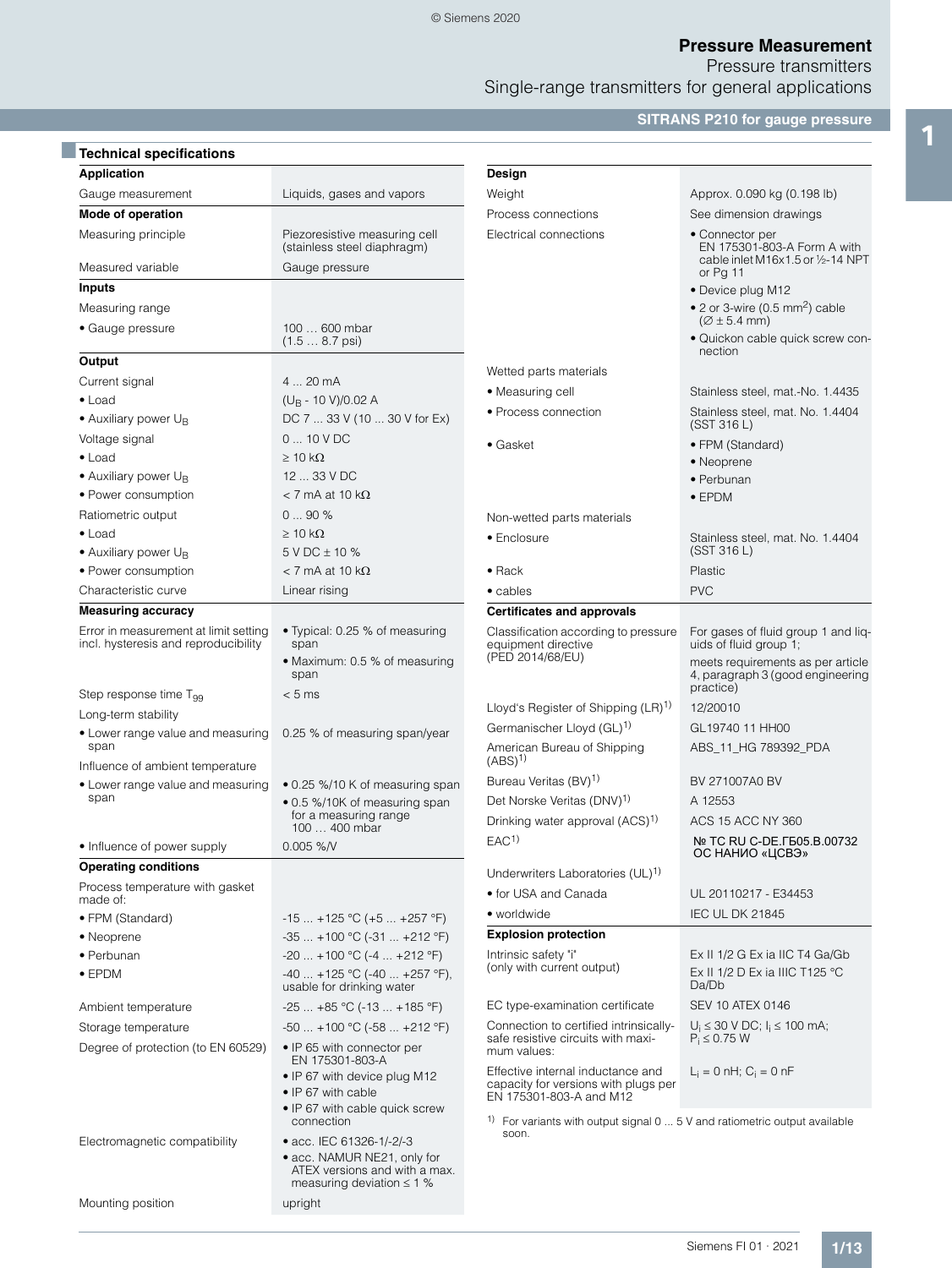## © Siemens 2020

## **Pressure Measurement**

## Pressure transmitters

Single-range transmitters for general applications

## **SITRANS P210 for gauge pressure**

| Selection and ordering data                                                                                                                                                                                                                                                                                                                                                                                        |                                                                       |                                                                                       |                                                                                         | Article No.                |                            |                                         | Order code                 |                  |
|--------------------------------------------------------------------------------------------------------------------------------------------------------------------------------------------------------------------------------------------------------------------------------------------------------------------------------------------------------------------------------------------------------------------|-----------------------------------------------------------------------|---------------------------------------------------------------------------------------|-----------------------------------------------------------------------------------------|----------------------------|----------------------------|-----------------------------------------|----------------------------|------------------|
| SITRANS P 210 pressure transmitters for gauge pressure for low pressure applications<br>Accuracy typ. 0.25 %                                                                                                                                                                                                                                                                                                       |                                                                       |                                                                                       |                                                                                         | 7 7MF1566 <b>BEER BEER</b> |                            |                                         |                            | 66 O O           |
| Wetted parts materials: Stainless steel + sealing material                                                                                                                                                                                                                                                                                                                                                         |                                                                       |                                                                                       |                                                                                         |                            |                            |                                         |                            |                  |
| Non-wetted parts materials: stainless steel                                                                                                                                                                                                                                                                                                                                                                        |                                                                       |                                                                                       |                                                                                         |                            |                            |                                         |                            |                  |
| $\overline{\mathcal{A}}$ Click on the Article No. for the online configuration in the PIA Life Cycle Portal.                                                                                                                                                                                                                                                                                                       |                                                                       |                                                                                       |                                                                                         |                            |                            |                                         |                            |                  |
| <b>Measuring range</b>                                                                                                                                                                                                                                                                                                                                                                                             | <b>Overload limit</b>                                                 |                                                                                       | <b>Burst pressure</b>                                                                   |                            |                            |                                         |                            |                  |
|                                                                                                                                                                                                                                                                                                                                                                                                                    | min.                                                                  | max.                                                                                  |                                                                                         |                            |                            |                                         |                            |                  |
| For gauge pressure                                                                                                                                                                                                                                                                                                                                                                                                 |                                                                       |                                                                                       |                                                                                         |                            |                            |                                         |                            |                  |
| $0100$ mbar<br>$(1.45 \,\text{psi})$<br>0160 mbar<br>$(2.32 \text{ psi})$<br>0250 mbar<br>$(3.63 \text{ psi})$                                                                                                                                                                                                                                                                                                     | -400 mbar (-5.8 psi)<br>-400 mbar (-5.8 psi)<br>-800 mbar (-11.6 psi) | 400 mbar<br>$(5.8 \text{ psi})$<br>400 mbar<br>$(5.8$ psi $)$<br>1000 mbar (14.5 psi) | 1 bar<br>$(14.5 \,\text{psi})$<br>(14.5 psi)<br>1 bar<br>2 bar<br>$(29.0 \,\text{psi})$ | 3AA<br>3AB<br>3AC          |                            |                                         |                            |                  |
| 0400 mbar<br>$(5.8 \text{ psi})$<br>0600 mbar<br>$(8.7 \text{ psi})$                                                                                                                                                                                                                                                                                                                                               | -800 mbar (-11.6 psi)<br>-1000 mbar (-14.5 psi)                       | 1000 mbar (14.5 psi)<br>2000 mbar (29.0 psi)                                          | 2 bar<br>$(29.0 \,\text{psi})$<br>3 bar<br>$(43.5 \,\text{psi})$                        | 3AD<br>$3A$ G              |                            |                                         |                            |                  |
| Other version, add Order code and plain text:<br>Measuring range:  up to  mbar (psi)                                                                                                                                                                                                                                                                                                                               |                                                                       |                                                                                       |                                                                                         | 9A                         |                            |                                         |                            | H1Y              |
| Output signal                                                                                                                                                                                                                                                                                                                                                                                                      |                                                                       |                                                                                       |                                                                                         |                            |                            |                                         |                            |                  |
| 4  20 mA; two-wire system; power supply 7  33 V DC (10  30 V DC for ATEX versions)<br>0  10 V; three-wire system; power supply 12  33 V DC<br>0  5 V; 3-wire system; auxiliary power 7  33 V DC<br>Ratiometric 10  90 %; 3-wire system; auxiliary power 5 V DC $\pm$ 10 %                                                                                                                                          |                                                                       |                                                                                       |                                                                                         |                            | $\bf{0}$<br>10<br>20<br>30 |                                         |                            |                  |
| Explosion protection (only 4  20 mA)                                                                                                                                                                                                                                                                                                                                                                               |                                                                       |                                                                                       |                                                                                         |                            |                            |                                         |                            |                  |
| None<br>With explosion protection Ex ia IIC T4                                                                                                                                                                                                                                                                                                                                                                     |                                                                       |                                                                                       |                                                                                         |                            | 0<br>1                     |                                         |                            |                  |
| <b>Electrical connection</b>                                                                                                                                                                                                                                                                                                                                                                                       |                                                                       |                                                                                       |                                                                                         |                            |                            |                                         |                            |                  |
| Connection via fixed mounted cable, 2 m (not for type of protection "Intrinsic safety i")<br>Quickon cable quick screw connection PG9 (not for type of protection "Intrinsic safety i")<br>Connector per DIN EN 175301-803-A, stuffing box thread 1/2"-14 NPT (with coupling)<br>Connector per DIN EN 175301-803-A, stuffing box thread PG11 (with coupling)<br>Fixed mounted cable, length 5 m<br>Special version |                                                                       |                                                                                       |                                                                                         |                            | 0<br>0<br>0                | 3<br>4<br>5<br>6<br>$\overline{7}$<br>9 |                            | <b>N1Y</b>       |
| <b>Process connection</b>                                                                                                                                                                                                                                                                                                                                                                                          |                                                                       |                                                                                       |                                                                                         |                            |                            |                                         |                            |                  |
| $G\frac{1}{2}$ " male per EN 837-1 ( $\frac{1}{2}$ " BSP male) (standard for metric pressure ranges mbar, bar)<br>G1/2" male thread and G1/8" female thread<br>G1/4" male per EN 837-1 (1/4" BSP male)<br>7/16"-20 UNF male                                                                                                                                                                                        |                                                                       |                                                                                       |                                                                                         |                            |                            |                                         | A<br>B<br>C<br>D           |                  |
| 1/4"-18 NPT male (standard for pressure ranges in H <sub>2</sub> O and psi)<br>$1/4" - 18$ NPT female<br>$1/2" - 14$ NPT male<br>1/ <sub>2</sub> "-14 NPT female<br>7/16"-20 UNF female<br>M20x1.5 male                                                                                                                                                                                                            |                                                                       |                                                                                       |                                                                                         |                            |                            |                                         | E<br>F<br>G<br>H<br>J<br>P |                  |
| G1/4" to DIN 3852 Form E<br>G1/2" to DIN 3852 Form E                                                                                                                                                                                                                                                                                                                                                               |                                                                       |                                                                                       |                                                                                         |                            |                            |                                         | Q<br>R                     |                  |
| Special version                                                                                                                                                                                                                                                                                                                                                                                                    |                                                                       |                                                                                       |                                                                                         |                            |                            |                                         | $\overline{z}$             | P <sub>1</sub> Y |
| Sealing material between sensor and enclosure                                                                                                                                                                                                                                                                                                                                                                      |                                                                       |                                                                                       |                                                                                         |                            |                            |                                         |                            |                  |
| Viton (FPM, standard)<br>Neoprene (CR)<br>Perbunan (NBR)<br><b>EPDM</b>                                                                                                                                                                                                                                                                                                                                            |                                                                       |                                                                                       |                                                                                         |                            |                            |                                         | A<br>B<br>C<br>D<br>Z      | Q1Y              |
| Special version<br><b>Version</b><br>Standard version                                                                                                                                                                                                                                                                                                                                                              |                                                                       |                                                                                       |                                                                                         |                            |                            |                                         | $\mathbf{1}$               |                  |
| <b>Further designs</b>                                                                                                                                                                                                                                                                                                                                                                                             |                                                                       |                                                                                       |                                                                                         |                            |                            |                                         |                            |                  |
| Supplement the Article No. with "-Z" and add Order code.<br>Quality test certificate, 5-point factory calibration (IEC 60770-2)                                                                                                                                                                                                                                                                                    |                                                                       |                                                                                       |                                                                                         | C <sub>11</sub>            |                            |                                         |                            |                  |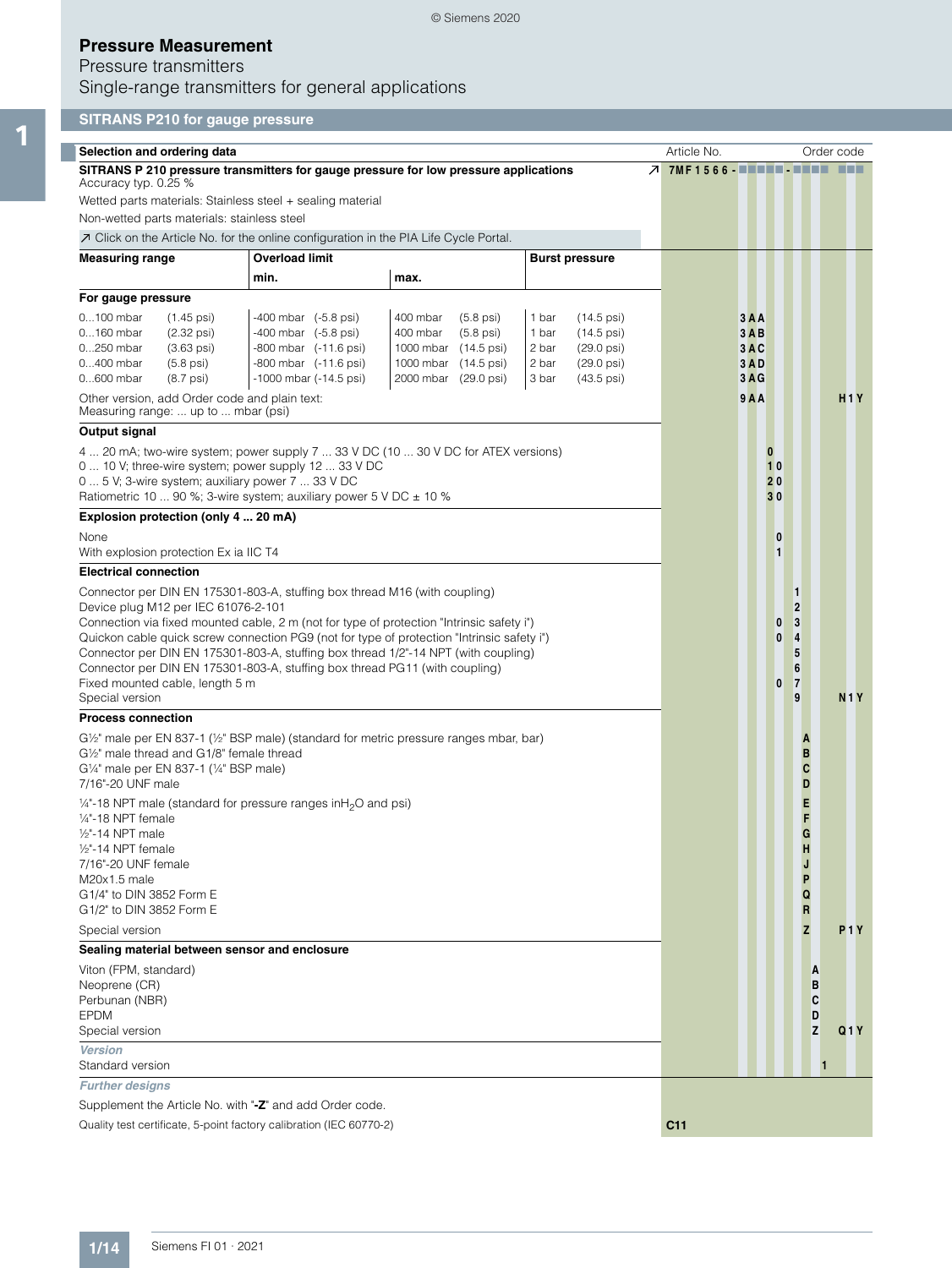Pressure transmitters Single-range transmitters for general applications

**SITRANS P210 for gauge pressure**

## ■ **Dimensional drawings**<br>■ **Dimensional drawings**



SITRANS P210, electrical connections, dimensions in mm (inch)





max. 30 Nm

Gasket with sealing tape in threading\*



SITRANS P210, process connections, dimensions in mm (inch)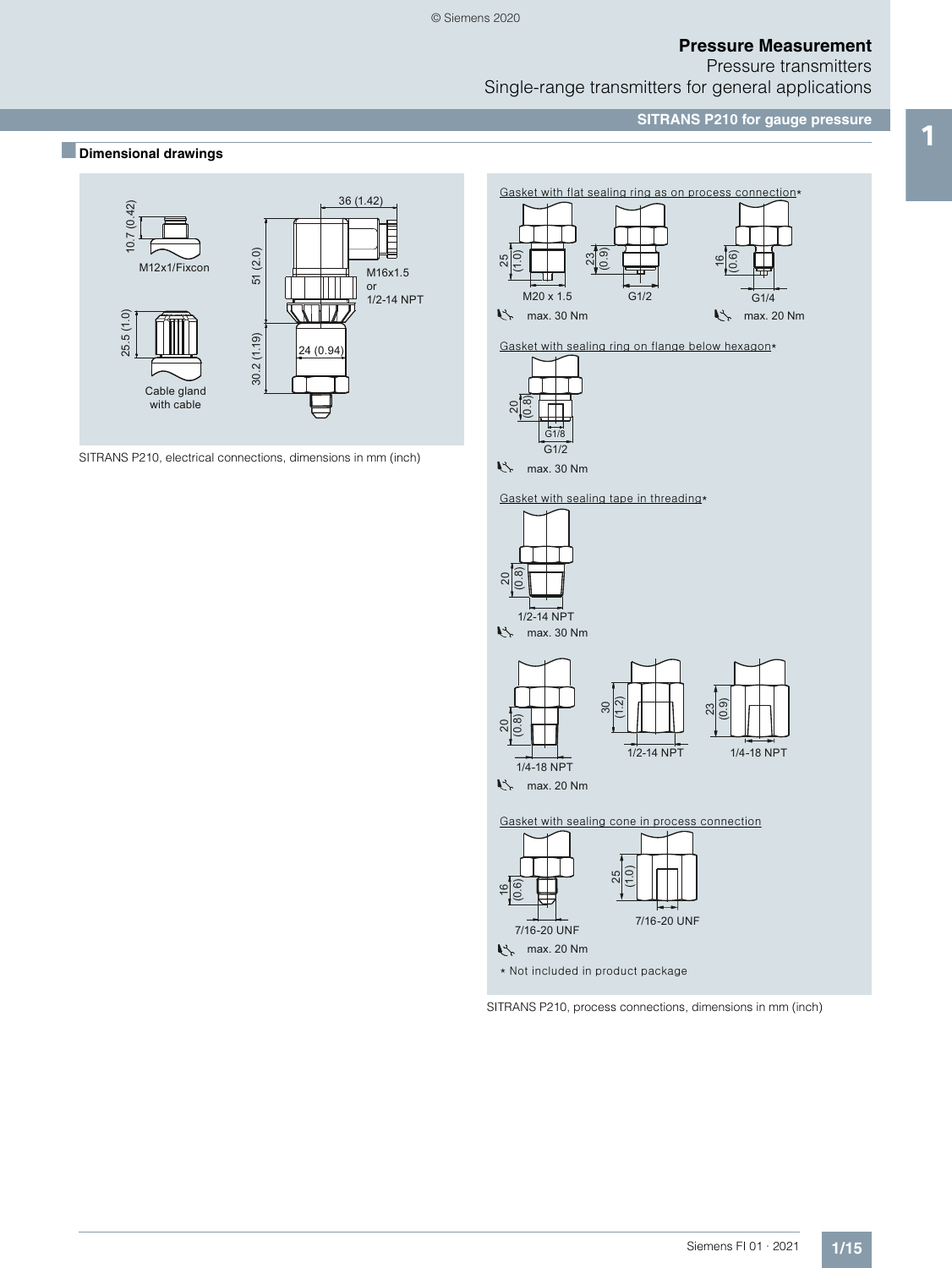## Pressure transmitters Single-range transmitters for general applications

#### **SITRANS P210 for gauge pressure**

## 1 ■**Schematics**



Connection with current output and connector per EN 175301



Connection with current output and device plug M12x1



Connection with current output and cable



Connection with current output and Quickon cable quick screw connection

#### *Version with explosion protection: 4 ... 20 mA*

The grounding connection is conductively bonded to the transmitter enclosure



Connection with current output and connector per EN 175301 (Ex) Connection with current output and device plug M12x1 (Ex)



Connection with voltage output, ratiometric output and plug according to EN 175301



Connection with voltage output, ratiometric output and device plug M12x1



Connection with voltage output, ratiometric output and cable



Connection with voltage output, ratiometric output and Quickon fast cable termination

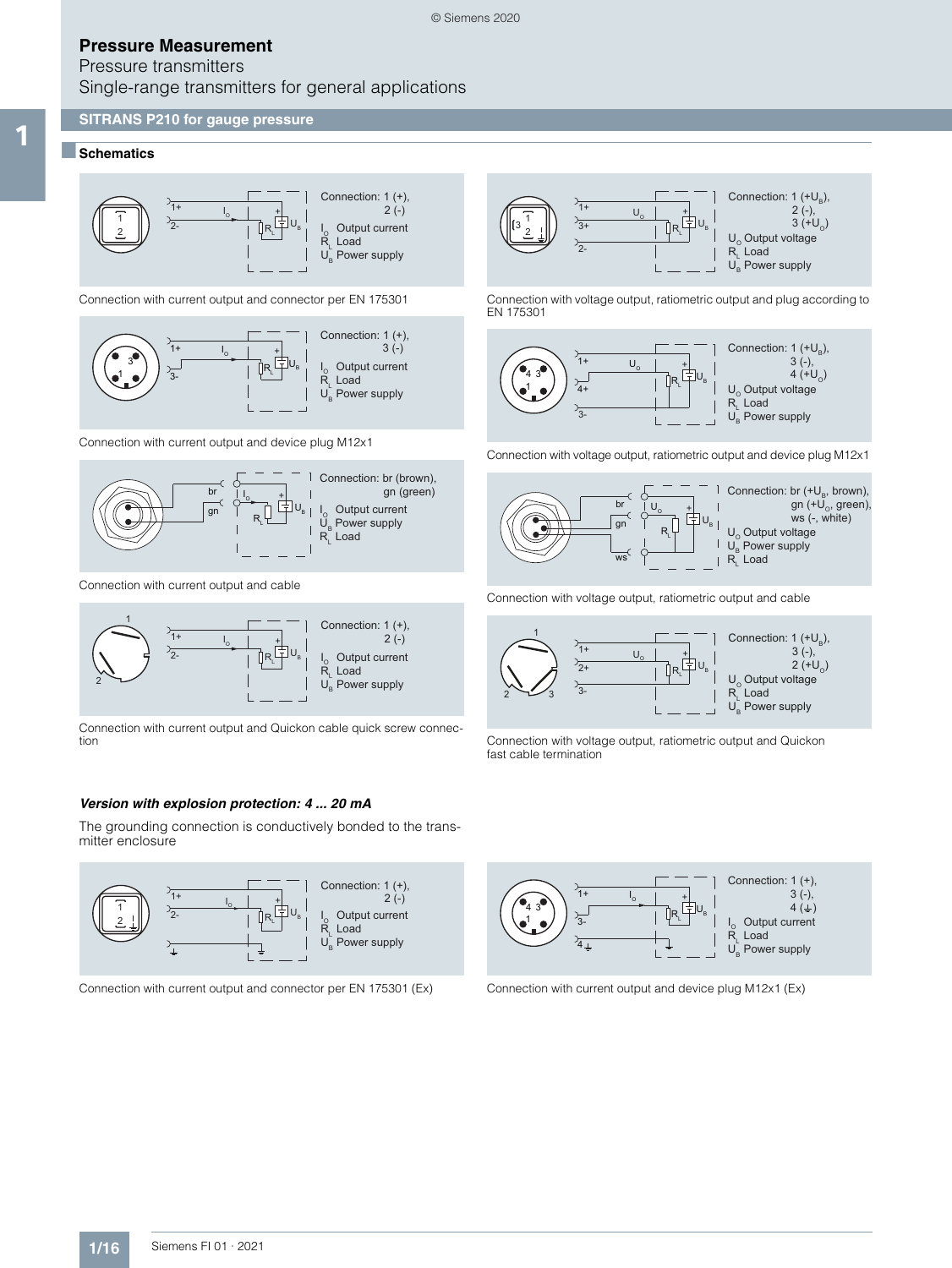Pressure transmitters

Single-range transmitters for general applications

#### **SITRANS P220 for gauge pressure**

# experience the contract of the state of the contract of the state of the state of the contract of the contract of the contract of the contract of the contract of the contract of the contract of the contract of the contract



The pressure transmitter SITRANS P220 measures the gauge pressure of liquids, gases and vapors.

- Stainless steel measuring cell, fully welded
- Measuring ranges 2.5 to 1000 bar (36.3 to 14500 psi) relative
- For high-pressure applications and refrigeration technology division

#### ■**Benefits**

- High measuring accuracy
- Rugged stainless steel enclosure
- High overload withstand capability
- For aggressive and non-aggressive media
- For measuring the pressure of liquids, gases and vapors
- Compact design
- Gasket-less

#### ■**Application**

The pressure transmitter SITRANS P220 for gauge pressure is used in the following industrial areas:

- Mechanical engineering
- Shipbuilding
- Power engineering
- Chemical industry
- Water supply

## ■**Design**

#### *Device structure without explosion protection*

The pressure transmitter consists of a piezoresistive measuring cell with a diaphragm installed in a stainless steel enclosure. It can be used with a connector per EN 175301-803-A (IP65), a device plug M12 (IP67), a cable (IP67) or a Quickon cable quick screw connection (IP67) connected electrically. The output signal is between 4 and 20 mA or 0 and 10 V.

#### *Device structure with explosion protection*

The pressure transmitter consists of a piezoresistive measuring cell with a diaphragm installed in a stainless steel enclosure. It can be used with a connector per EN 175301-803-A (IP65) or a device plug M12 (IP67) connected electrically. The output signal is between 4 and 20 mA.

#### ■**Function**

The pressure transmitter measures the gauge pressure of liquids and gases as well as the level of liquids.

#### *Mode of operation*



SITRANS P220 pressure transmitters (7MF1567-...), functional diagram

The stainless steel measuring cell has a thick-film resistance bridge to which the operating pressure p is transmitted through a stainless steel diaphragm.

The voltage output from the measuring cell is converted by an amplifier into an output current of 4 to 20 mA or an output voltage of 0 to 10 V DC.

The output current and voltage are linearly proportional to the input pressure.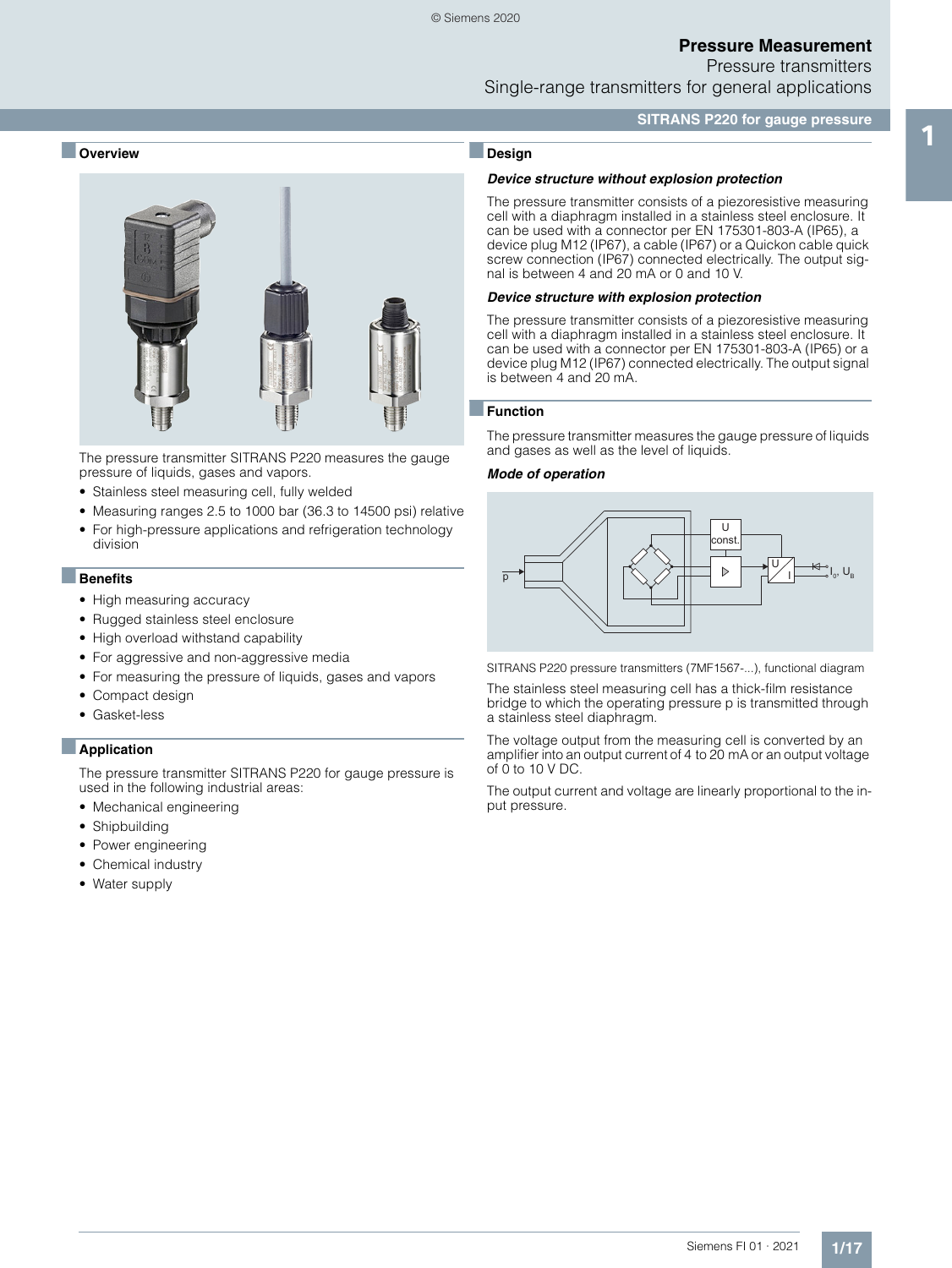## Pressure transmitters Single-range transmitters for general applications

## **SITRANS P220 for gauge pressure** 1 **Technical specifications**

| <b>Technical specifications</b>                                               |                                                                                                                            |                                                                      |                                                                                                          |
|-------------------------------------------------------------------------------|----------------------------------------------------------------------------------------------------------------------------|----------------------------------------------------------------------|----------------------------------------------------------------------------------------------------------|
| <b>Application</b>                                                            |                                                                                                                            | Design                                                               |                                                                                                          |
| Gauge pressure measurement                                                    | Liquids, gases and vapors                                                                                                  | Weight                                                               | Approx. 0.090 kg (0.198 lb)                                                                              |
| Mode of operation                                                             |                                                                                                                            | Process connections                                                  | See dimension drawings                                                                                   |
| Measuring principle                                                           | Piezoresistive measuring cell<br>(stainless steel diaphragm)                                                               | Electrical connections                                               | • Connector per<br>EN 175301-803-A Form A with<br>cable inlet M16x1.5 or 1/2-14 NPT                      |
| Measured variable                                                             | Gauge pressure                                                                                                             |                                                                      | or Pg 11                                                                                                 |
| Inputs                                                                        |                                                                                                                            |                                                                      | • Device plug M12                                                                                        |
| Measuring range                                                               |                                                                                                                            |                                                                      | • 2 or 3-wire (0.5 mm <sup>2</sup> )<br>cable ( $\varnothing \pm 5.4$ mm)                                |
| • Gauge pressure                                                              |                                                                                                                            |                                                                      | · Quickon cable quick screw con-                                                                         |
| - Metric                                                                      | 2.5  1000 bar<br>$(36 14500 \text{ psi})$                                                                                  | Wetted parts materials                                               | nection                                                                                                  |
| - US measuring range                                                          | 30 14500 psi                                                                                                               | · Measuring cell                                                     | Stainless steel, mat.-No. 1.4016                                                                         |
| Output                                                                        |                                                                                                                            | • Process connection                                                 | Stainless steel, mat. No. 1.4404                                                                         |
| Current signal                                                                | 4  20 mA                                                                                                                   |                                                                      | (SST 316 L)                                                                                              |
| $\bullet$ Load                                                                | $(U_B - 10 V)/0.02 A$                                                                                                      | Non-wetted parts materials                                           |                                                                                                          |
| • Auxiliary power U <sub>B</sub>                                              | DC 7  33 V (10  30 V for Ex)                                                                                               | • Enclosure                                                          | Stainless steel, mat. No. 1.4404<br>(SST 316 L)                                                          |
| Voltage signal                                                                | $010$ V DC                                                                                                                 | $\bullet$ Rack                                                       | Plastic                                                                                                  |
| $\bullet$ Load                                                                | $\geq 10$ kΩ                                                                                                               | $\bullet$ cables                                                     | <b>PVC</b>                                                                                               |
| • Auxiliary power $U_{\rm B}$                                                 | 12  33 V DC                                                                                                                | <b>Certificates and approvals</b>                                    |                                                                                                          |
| • Power consumption                                                           | $<$ 7 mA at 10 k $\Omega$                                                                                                  | Classification according to pressure                                 | For gases of fluid group 1 and lig-                                                                      |
| Ratiometric output                                                            | 090%                                                                                                                       | equipment directive<br>(PED 2014/68/EU)                              | uids of fluid group 1; complies<br>with requirements of article 4,                                       |
| $\bullet$ Load                                                                | $\geq 10$ k $\Omega$                                                                                                       |                                                                      | paragraph 3 (sound engineering                                                                           |
| • Auxiliary power $U_{\rm B}$                                                 | 5 V DC ± 10 %                                                                                                              |                                                                      | practice)                                                                                                |
|                                                                               | $<$ 7 mA at 10 k $\Omega$                                                                                                  | Lloyd's Register of Shipping (LR) <sup>1)</sup>                      | 12/20010                                                                                                 |
| • Power consumption                                                           |                                                                                                                            | Germanischer Lloyd (GL) <sup>1)</sup>                                | GL19740 11 HH00                                                                                          |
| Characteristic curve                                                          | Linear rising                                                                                                              | American Bureau of Shipping<br>$(ABS)^{1}$                           | ABS_11_HG 789392_PDA                                                                                     |
| <b>Measuring accuracy</b>                                                     |                                                                                                                            | Bureau Veritas (BV) <sup>1)</sup>                                    | BV 271007A0 BV                                                                                           |
| Error in measurement at limit setting<br>incl. hysteresis and reproducibility | • Typical: 0.25 % of measuring<br>span                                                                                     | Det Norske Veritas (DNV) <sup>1)</sup>                               | A 12553                                                                                                  |
|                                                                               | • Maximum: 0.5 % of measuring<br>span                                                                                      | Drinking water approval (ACS) <sup>1)</sup><br>EAC <sup>1</sup>      | ACS 15 ACC NY 360<br>№ TC RU C-DE. ГБ05.В.00732                                                          |
| Step response time T <sub>99</sub>                                            | < 5 ms                                                                                                                     |                                                                      | ОС НАНИО «ЦСВЭ»                                                                                          |
| Long-term stability                                                           |                                                                                                                            | CRN <sup>2</sup>                                                     | 0F18659.5C                                                                                               |
| • Lower range value and measuring<br>span                                     | 0.25 % of measuring span/year                                                                                              | Underwriters Laboratories (UL) <sup>1)</sup><br>• for USA and Canada | UL 20110217 - E34453                                                                                     |
| Influence of ambient temperature                                              |                                                                                                                            | • worldwide                                                          | <b>IEC UL DK 21845</b>                                                                                   |
| • Lower range value and measuring<br>span                                     | 0.25 %/10 K of measuring span                                                                                              | <b>Explosion protection</b><br>Intrinsic safety "i"                  | Ex II 1/2 G Ex ia IIC T4 Ga/Gb                                                                           |
| • Influence of power supply                                                   | $0.005 \%$ /V                                                                                                              | (only with current output)                                           | Ex II 1/2 D Ex ia IIIC<br>T125 °C Da/Db                                                                  |
| <b>Operating conditions</b>                                                   |                                                                                                                            | EC type-examination certificate                                      | <b>SEV 10 ATEX 0146</b>                                                                                  |
| • Process temperature                                                         | $-40$ +120 °C (-40  +248 °F)                                                                                               | Connection to certified intrinsically-                               | $U_i \le 30$ V DC; $I_i \le 100$ mA;                                                                     |
| • Ambient temperature                                                         | $-25+85$ °C (-13  +185 °F)                                                                                                 | safe resistive circuits with maxi-<br>mum values:                    | $P_i \le 0.75 W$                                                                                         |
| • Storage temperature                                                         | $-50+100$ °C ( $-58+212$ °F)                                                                                               | Effective internal inductance and                                    | $L_i = 0$ nH; $C_i = 0$ nF                                                                               |
| • Degree of protection (to EN 60529)                                          | • IP 65 with connector per<br>EN 175301-803-A                                                                              | capacity for versions with plugs per<br>EN 175301-803-A and M12      |                                                                                                          |
|                                                                               | • IP 67 with device plug M12<br>• IP 67 with cable<br>• IP 67 with cable quick screw<br>connection                         | CSA <sup>2</sup>                                                     | 70006348<br>Class I, Division I,<br>Groups A, B, C and D;<br>Class II, Division 1,<br>Groups E, F and G, |
| Electromagnetic compatibility                                                 | • acc. IEC 61326-1/-2/-3<br>• acc. NAMUR NE21, only for<br>ATEX versions and with a max.<br>measuring deviation $\leq 1$ % |                                                                      | Class III<br>Class I, Division 2,<br>Groups A, B, C and D;<br>Class II, Division 2,<br>Groups F and G,   |
|                                                                               |                                                                                                                            |                                                                      | Class III<br>A/Ex ia IIC T4 Ga/Gb                                                                        |

1) For variants with output signal 0 ... 5 V and ratiometric output available soon.

A/Ex ia IIIC T125°C Da/Db

2) See ordering data for available versions.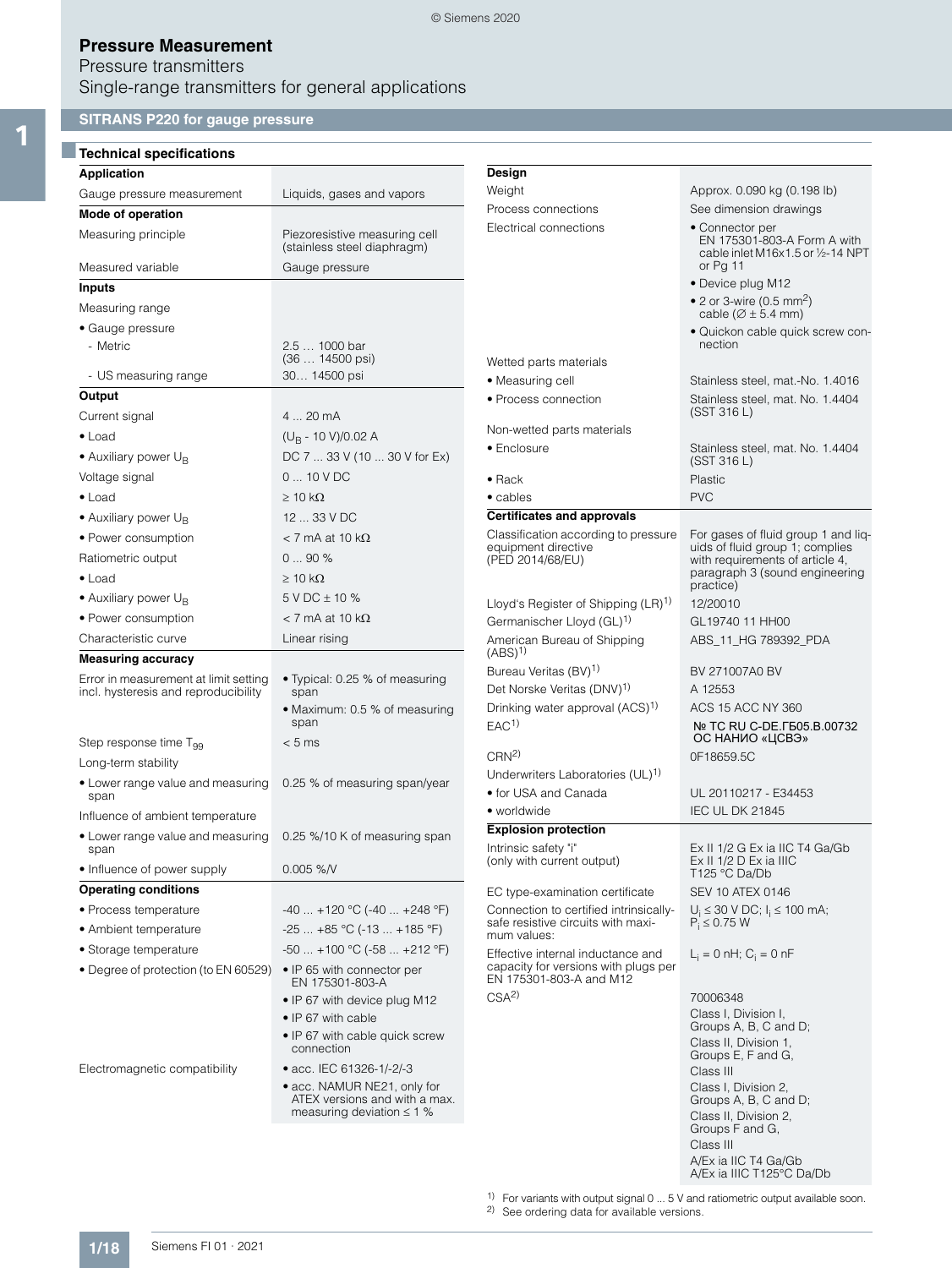© Siemens 2020

## **Pressure Measurement**

Pressure transmitters Single-range transmitters for general applications

|                              |                                                                                    |                                                                                                                                                                         |                     |                              |                       |                           |        | <b>SITRANS P220 for gauge pressure</b> |                          |
|------------------------------|------------------------------------------------------------------------------------|-------------------------------------------------------------------------------------------------------------------------------------------------------------------------|---------------------|------------------------------|-----------------------|---------------------------|--------|----------------------------------------|--------------------------|
|                              | Selection and ordering data                                                        |                                                                                                                                                                         |                     |                              |                       |                           |        | Article No.                            | Order code               |
| Accuracy typ. 0.25 %         | applications, fully-welded version<br>Wetted parts materials: stainless steel      | SITRANS P 220 pressure transmitters for gauge pressure, high-pressure and refrigeration                                                                                 |                     |                              |                       |                           |        | 7 7MF1567- - - - - - - - - - - - - - - |                          |
|                              | Non-wetted parts materials: stainless steel                                        |                                                                                                                                                                         |                     |                              |                       |                           |        |                                        |                          |
|                              |                                                                                    |                                                                                                                                                                         |                     |                              |                       |                           |        |                                        |                          |
|                              |                                                                                    | $\overline{\mathcal{A}}$ Click on the Article No. for the online configuration in the PIA Life Cycle Portal.                                                            |                     |                              |                       |                           |        |                                        |                          |
| <b>Measuring range</b>       |                                                                                    | <b>Overload limit</b><br>Mini-<br>mum                                                                                                                                   | Max.                |                              | <b>Burst pressure</b> |                           |        |                                        |                          |
| For gauge pressure           |                                                                                    |                                                                                                                                                                         |                     |                              |                       |                           |        |                                        |                          |
| $02.5$ bar                   | $(036.3 \text{psi})$                                                               | $(-14.5 \,\text{psi})$<br>-1 bar                                                                                                                                        | 6.25 bar            | $(90.7 \,\text{psi})$        | 25 bar                | (363 psi)                 |        | 3 <sub>B</sub>                         |                          |
| $04$ bar                     | $(058 \text{ psi})$                                                                | -1 bar<br>$(-14.5 \,\text{psi})$                                                                                                                                        | 10 bar              | $(145 \text{ psi})$          | 40 bar                | (870 psi)                 |        | 3BE                                    |                          |
| $06$ bar<br>$010$ bar        | $(087 \text{ psi})$                                                                | -1 bar<br>$(-14.5 \,\text{psi})$<br>-1 bar                                                                                                                              | 15 bar<br>25 bar    | (217 psi)                    | 60 bar<br>60 bar      | (522 psi)                 |        | 3BG<br>$3C$ A                          |                          |
|                              | $(0 145 \text{ psi})$                                                              | $(-14.5 \,\text{psi})$                                                                                                                                                  |                     | (362 psi)                    |                       | (870 psi)                 |        |                                        |                          |
| 0  16 bar                    | $(0 232 \text{ psi})$                                                              | $(-14.5 \,\text{psi})$<br>-1 bar                                                                                                                                        | 40 bar              | (580 psi)                    | 96 bar                | (1392 psi)                |        | $3C$ B                                 |                          |
| 0  25 bar<br>0  40 bar       | $(0363 \text{ psi})$<br>$(0580$ psi)                                               | -1 bar<br>$(-14.5 \,\text{psi})$<br>-1 bar<br>(-14.5 psi)                                                                                                               | 62.5 bar<br>100 bar | $(906$ psi $)$<br>(1450 psi) | 150 bar<br>240 bar    | (2176 psi)<br>(3481 psi)  |        | 3 <sub>C</sub><br>$3C$ E               |                          |
| $060$ bar                    | $(0870 \text{ psi})$                                                               | -1 bar<br>$(-14.5 \,\text{psi})$                                                                                                                                        | 150 bar             | (2175 psi)                   | 360 bar               | (5221 psi)                |        | 3 <sub>C</sub>                         |                          |
|                              |                                                                                    |                                                                                                                                                                         |                     |                              |                       |                           |        |                                        |                          |
| 0  100 bar<br>0  160 bar     | $(0 1450 \text{ psi})$<br>(0  2320 psi)                                            | -1 bar<br>$(-14.5 \,\text{psi})$<br>-1 bar<br>$(-14.5 \,\text{psi})$                                                                                                    | 250 bar<br>400 bar  | (3625 psi)<br>(5801 psi)     | 600 bar<br>960 bar    | (8702 psi)<br>(13924 psi) |        | 3 <sub>D</sub> A<br>$3D$ B             |                          |
| 0  250 bar                   | $(03625 \text{ psi})$                                                              | -1 bar<br>$(-14.5 \,\text{psi})$                                                                                                                                        | 625 bar             | $(9064 \text{ psi})$         |                       | 1500 bar (21756 psi)      |        | 3 <sub>D</sub>                         |                          |
| 0  400 bar                   | $(05801$ psi)                                                                      | $(-14.5 \,\text{psi})$<br>-1 bar                                                                                                                                        | 1000 bar            | (14503 psi)                  |                       | 2400 bar (34809 psi)      |        | 3DE                                    |                          |
| 0  600 bar                   | $(08702 \text{ psi})$                                                              | -1 bar<br>(-14.5 psi)                                                                                                                                                   | 1500 bar            | (21755 psi)                  |                       | 3600 bar (52200 psi)      |        | 3DG                                    |                          |
| 0  1000 bar                  | $(0 14500 \text{ psi})$                                                            | -1 bar<br>$(-14.5 \,\text{psi})$                                                                                                                                        |                     | 1500 bar (21755 psi)         |                       | 5000 bar (72520 psi)      |        | $3E$ A                                 |                          |
|                              | Other version, add Order code and plain text:<br>Measuring range:  up to bar (psi) |                                                                                                                                                                         |                     |                              |                       |                           |        | 9A                                     | <b>H1Y</b>               |
|                              | Measuring ranges for gauge pressure                                                |                                                                                                                                                                         |                     |                              |                       |                           |        |                                        |                          |
|                              | $030$ psi                                                                          | $-14.5$ psi                                                                                                                                                             |                     | 75 psi                       |                       | 360 psi                   | ∗      | 4BE                                    |                          |
|                              | 0  60 psi                                                                          | $-14.5$ psi                                                                                                                                                             |                     | 150 psi                      |                       | 580 psi                   | ∗      | $4B$ F                                 |                          |
|                              | 0  100 psi<br>0  150 psi                                                           | $-14.5$ psi<br>$-14.5$ psi                                                                                                                                              |                     | 250 psi<br>375 psi           |                       | 580 psi<br>870 psi        | ∗<br>∗ | 4BG<br>4CA                             |                          |
|                              |                                                                                    |                                                                                                                                                                         |                     |                              |                       |                           |        |                                        |                          |
|                              | 0  200 psi                                                                         | $-14.5$ psi                                                                                                                                                             |                     | 500 psi                      |                       | 1390 psi                  | ∗      | $4C$ B                                 |                          |
|                              | 0  300 psi<br>0  500 psi                                                           | $-14.5$ psi<br>$-14.5$ psi                                                                                                                                              |                     | 750 psi<br>1250 psi          |                       | 2170 psi<br>3481 psi      | ∗<br>∗ | 4 CD<br>4 <sub>CE</sub>                |                          |
|                              | 0  750 psi                                                                         | $-14.5$ psi                                                                                                                                                             |                     | 1875 psi                     |                       | 5220 psi                  | ∗      | 4 <sub>CF</sub>                        |                          |
|                              | 0  1000 psi                                                                        | $-14.5$ psi                                                                                                                                                             |                     | 2500 psi                     |                       | 5220 psi                  | ∗      | 4 <sub>C</sub>                         |                          |
|                              | 0  1500 psi                                                                        | $-14.5$ psi                                                                                                                                                             |                     | 3750 psi                     |                       | 8700 psi                  | ∗      | 4DA                                    |                          |
|                              | 0  2000 psi                                                                        | $-14.5$ psi                                                                                                                                                             |                     | 5000 psi                     |                       | 13920 psi                 | ∗      | $4D$ B                                 |                          |
|                              | 0  3000 psi                                                                        | $-14.5$ psi                                                                                                                                                             |                     | 7500 psi                     |                       | 21750 psi                 | ∗      | 4 D D                                  |                          |
|                              | 0  5000 psi                                                                        | $-14.5$ psi                                                                                                                                                             |                     | 12500 psi                    |                       | 34800 psi                 | ∗      | 4 <sub>DE</sub>                        |                          |
|                              | 0  6000 psi                                                                        | -14.5 psi                                                                                                                                                               |                     | 15000 psi                    |                       | 34800 psi                 |        | 4DF                                    |                          |
|                              | 0  8700 psi                                                                        | $-14.5$ psi                                                                                                                                                             |                     | 21755 psi                    |                       | 52200 psi                 | ∗      | 4 <sub>D</sub>                         |                          |
|                              | 0  14500 psi                                                                       | $-14.5$ psi                                                                                                                                                             |                     | 21755 psi                    |                       | 72520 psi                 |        | 4EA                                    |                          |
|                              |                                                                                    | Other version, add Order code and plain text: Measuring range:  up to  psi                                                                                              |                     |                              |                       |                           |        | 9A                                     | H1Y                      |
| Output signal                |                                                                                    |                                                                                                                                                                         |                     |                              |                       |                           |        |                                        |                          |
|                              |                                                                                    | 4  20 mA; two-wire system; power supply 7  33 V DC (10  30 V DC for ATEX versions)                                                                                      |                     |                              |                       |                           |        | $\bf{0}$                               |                          |
|                              |                                                                                    | 0  10 V; three-wire system; power supply 12  33 V DC                                                                                                                    |                     |                              |                       |                           |        | 10                                     |                          |
|                              |                                                                                    | 0  5 V; 3-wire system; auxiliary power 7  33 V DC                                                                                                                       |                     |                              |                       |                           |        | 20                                     |                          |
|                              |                                                                                    | Ratiometric 10  90 %; 3-wire system; auxiliary power 5 V DC $\pm$ 10 %                                                                                                  |                     |                              |                       |                           |        | 30                                     |                          |
|                              | Explosion protection (only 4  20 mA)                                               |                                                                                                                                                                         |                     |                              |                       |                           |        |                                        |                          |
| None                         | With explosion protection Ex ia IIC T4                                             |                                                                                                                                                                         |                     |                              |                       |                           |        | $\boldsymbol{0}$<br>$\blacksquare$     |                          |
| <b>Electrical connection</b> |                                                                                    |                                                                                                                                                                         |                     |                              |                       |                           |        |                                        |                          |
|                              | Device plug M12 per IEC 61076-2-101                                                | Connector per DIN EN 175301-803-A, stuffing box thread M16 (with coupling)<br>Connection via fixed mounted cable, 2 m (not for type of protection "Intrinsic safety i") |                     |                              |                       |                           | ∗      | $\boldsymbol{0}$                       | 1<br>$\overline{2}$<br>3 |
|                              |                                                                                    | Quickon cable quick screw connection PG9 (not for type of protection "Intrinsic safety i")                                                                              |                     |                              |                       |                           |        | $\bf{0}$                               | 4                        |
|                              |                                                                                    | Connector per DIN EN 175301-803-A, stuffing box thread 1/2"-14 NPT (with coupling)                                                                                      |                     |                              |                       |                           | ∗<br>傘 |                                        | 5                        |
|                              | Fixed mounted cable, length 5 m                                                    | Connector per DIN EN 175301-803-A, stuffing box thread PG11 (with coupling)                                                                                             |                     |                              |                       |                           |        | $\boldsymbol{0}$                       | 6<br>$\overline{7}$      |
| Special version              |                                                                                    |                                                                                                                                                                         |                     |                              |                       |                           |        |                                        | 9<br><b>N1Y</b>          |
|                              |                                                                                    |                                                                                                                                                                         |                     |                              |                       |                           |        |                                        |                          |

 $\bullet$  Order code E21 required for complete configuration with CRN and  $_{c}$ CSA<sub>us</sub> Ex approval.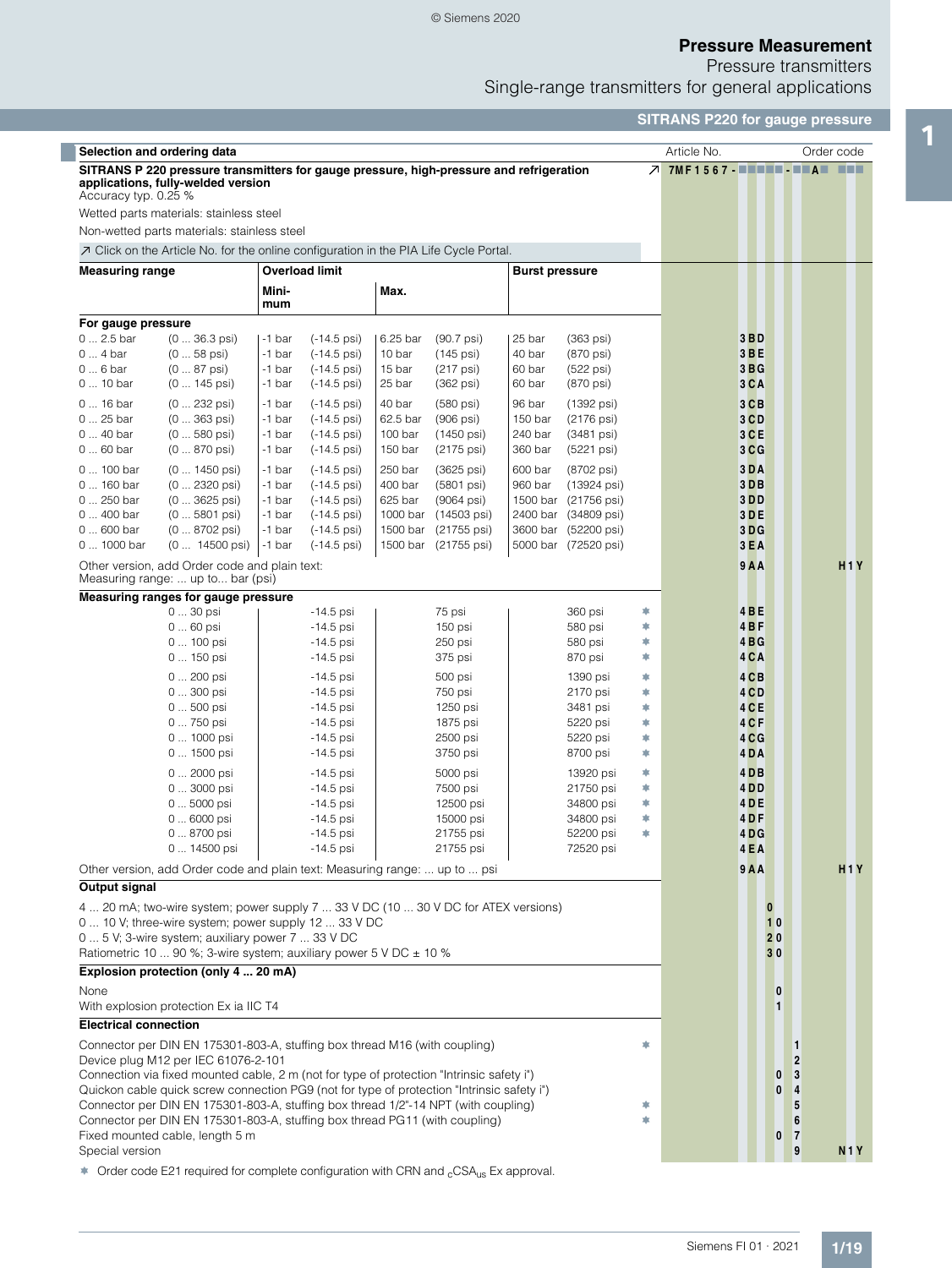## Pressure transmitters Single-range transmitters for general applications

## **SITRANS P220 for gauge pressure**

| Selection and ordering data                                                                                                                                                                                                                                                                                    |     | Article No.                                |                       | Order code       |
|----------------------------------------------------------------------------------------------------------------------------------------------------------------------------------------------------------------------------------------------------------------------------------------------------------------|-----|--------------------------------------------|-----------------------|------------------|
| SITRANS P 220 pressure transmitters for gauge pressure, high-pressure and refrigeration<br>applications, fully-welded version<br>Accuracy typ. 0.25 %                                                                                                                                                          |     | 7MF1567 - <b>- - - - - - - - - - - - -</b> |                       |                  |
| Wetted parts materials: stainless steel                                                                                                                                                                                                                                                                        |     |                                            |                       |                  |
| Non-wetted parts materials: stainless steel                                                                                                                                                                                                                                                                    |     |                                            |                       |                  |
| <b>Process connection</b>                                                                                                                                                                                                                                                                                      |     |                                            |                       |                  |
| $G\frac{1}{2}$ " male per EN 837-1 ( $\frac{1}{2}$ " BSP male) (standard for metric pressure ranges mbar, bar)<br>G1/2" male thread and G1/8" female thread<br>G1/4" male per EN 837-1 (1/4" BSP male)<br>7/16"-20 UNF male                                                                                    |     |                                            | A<br>B<br>C<br>D      |                  |
| 1/4"-18 NPT male (standard for pressure ranges in H <sub>2</sub> O and psi)<br>$1/4"$ -18 NPT female<br>$1/2$ "-14 NPT male<br>$\frac{1}{2}$ -14 NPT female (Only for measuring ranges $\leq 60$ bar (870 psi))<br>7/16"-20 UNF female<br>M20x1.5 male<br>G1/4" to DIN 3852 Form E<br>G1/2" to DIN 3852 Form E | yh, |                                            | Е<br>G<br>н<br>Q<br>R |                  |
| Special version                                                                                                                                                                                                                                                                                                |     |                                            | Z                     | P <sub>1</sub> Y |
| <b>Version</b>                                                                                                                                                                                                                                                                                                 |     |                                            |                       |                  |
| Standard version                                                                                                                                                                                                                                                                                               | 全   |                                            |                       |                  |
| <b>Further designs</b>                                                                                                                                                                                                                                                                                         |     |                                            |                       |                  |
| Supplement the Article No. with "-Z" and add Order code.                                                                                                                                                                                                                                                       |     |                                            |                       |                  |
| Quality test certificate, 5-point factory calibration (IEC 60770-2)<br>(not possible for measuring ranges $> 0$ 600 bar/0  8 702 psi)                                                                                                                                                                          |     | C <sub>11</sub>                            |                       |                  |
| Oxygen version, free of oil and degreased (not in conjunction with explosion protection version)                                                                                                                                                                                                               |     | E <sub>10</sub>                            |                       |                  |
| With CRN and <sub>c</sub> CSA <sub>us</sub> Ex approval (only for measuring ranges 0  30 psi bis 0  8 700 psi)                                                                                                                                                                                                 |     | E <sub>21</sub>                            |                       |                  |
| $\pm$ Output of the EQ4 and the different state of a final state of the ODM and OOA . Experienced                                                                                                                                                                                                              |     |                                            |                       |                  |

 $\bullet$  Order code E21 required for complete configuration with CRN and<sub>c</sub>CSA<sub>us</sub> Ex approval..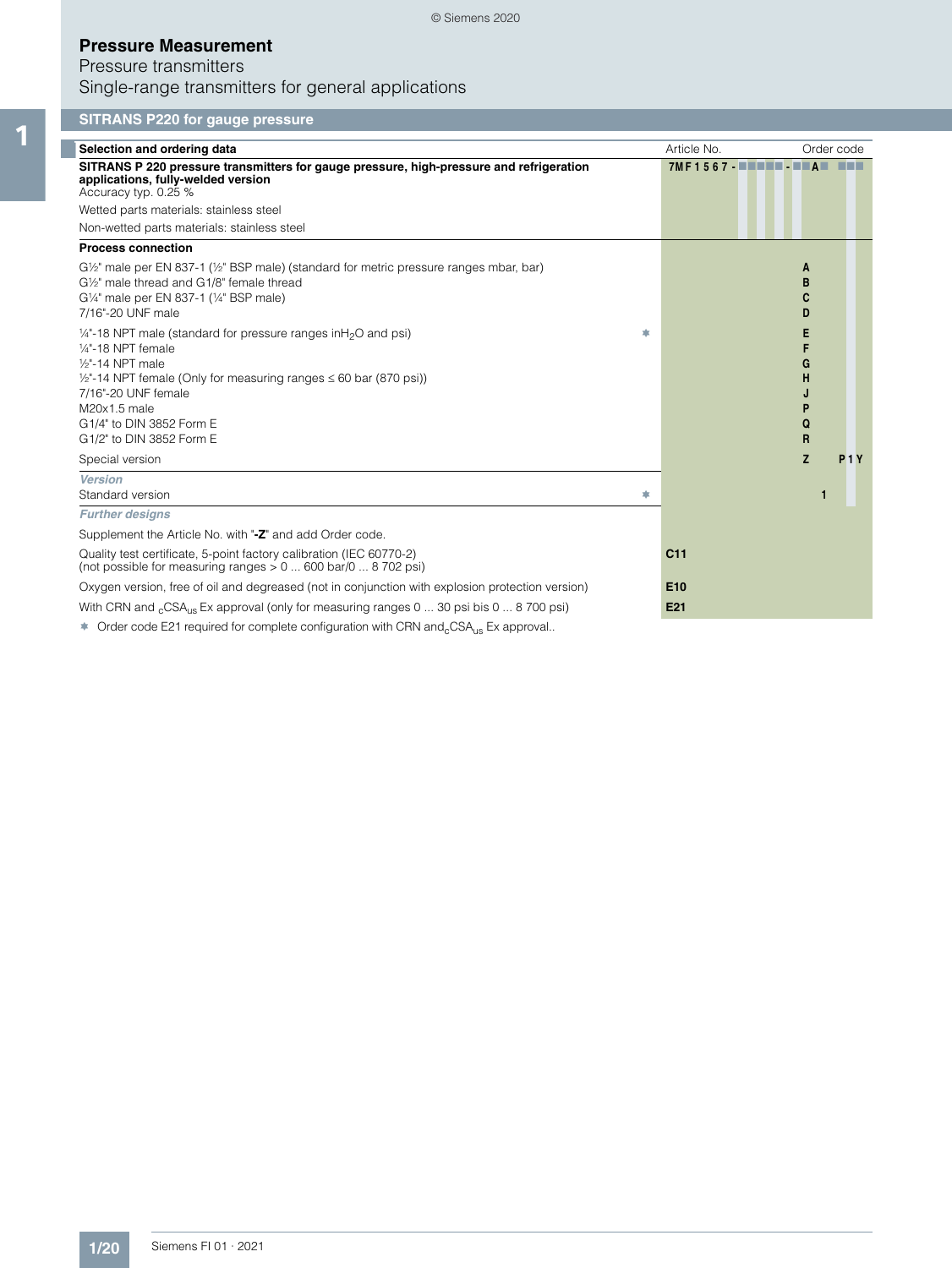Pressure transmitters Single-range transmitters for general applications

**SITRANS P220 for gauge pressure**

## ■ **Dimensional drawings**<br>■ **Dimensional drawings**



SITRANS P220, electrical connections, dimensions in mm (inch)





max. 30 Nm

Gasket with sealing tape in threading\*



SITRANS P220, process connections, dimensions in mm (inch)